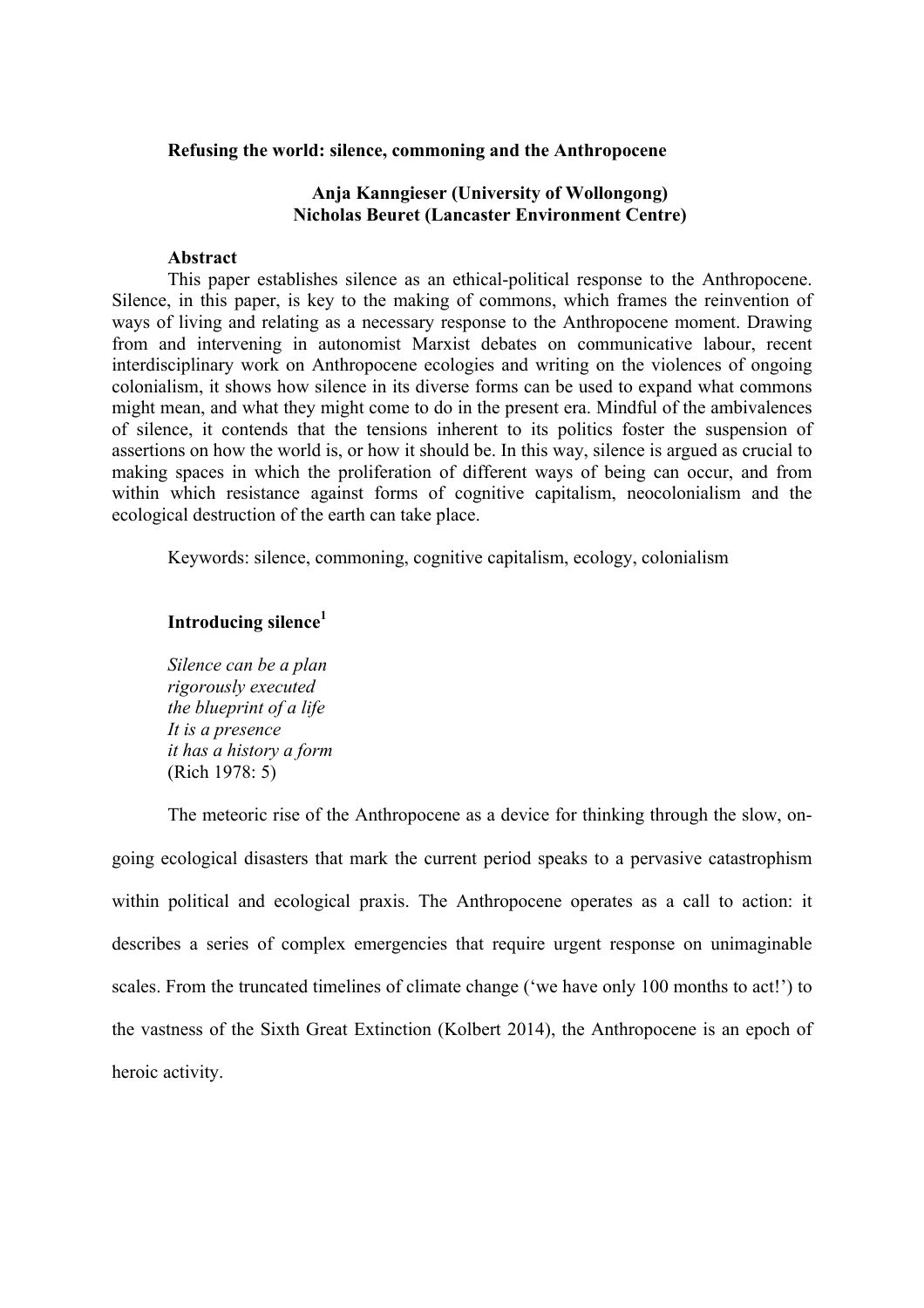The calls to ecological heroism – the injunction to recreate humanity as a global steward (Steffen et al 2011) or the calls to engineer the Earth (Lynas 2011) – have not gone uncontested. But whereas much of the current debate on the concept of the Anthropocene takes issue with the locus of human capacity for geological agency (Crist 2013; Haraway 2015), we question the call to action itself. If action here designates a project to 'save the world', or at the very least sustainably manage it, we contend that radical politics in the Anthropocene needs to turn to silence as an overlooked component of ethico-political thought. Indeed, we would suggest that the Anthropocene forces us to think silence, to work through the tensions it introduces into political life in the contemporary moment.

Cognizant of the indistinct nature of silence as a concept, we want to explore its constituent role as an element of political praxis. Specifically, if the political challenge of the Anthropocene is how to constitute the world amongst the ruins of the Holocene, silence suggests a means of breaking with the concept of the global environment as a unitary space of human species-action and engendering a series of 'other worlds' through the practice of commoning. Taking up a particular articulation of commoning that draws on the autonomist perspective associated with the US collective Midnight Notes and the UK-based journal The Commoner (De Angelis, 2010; Linebaugh, 2008; Midnight Notes, 1992), as well as through feminist (Mies, 2014; Federici, 2004) and post-colonial critiques (Spivak, 1988; Tuck and Yang, 2012), we contend that various forms of silence, when put to the task of commoning, can offer a useful approach to making other worlds within the Anthropocene.

Taking our cue from accounts of the Anthropocene that posit it as the expression and outcome of specific modes of accumulation – transformations of capitalism (Dyer-Witheford, 2015), reorganisations of so-called nature (Moore 2015) and the renewal of modes of colonial violence (Lewis and Maslin 2015) – we contend that silence is a crucial if overlooked aspect

 $\overline{\mathcal{L}}$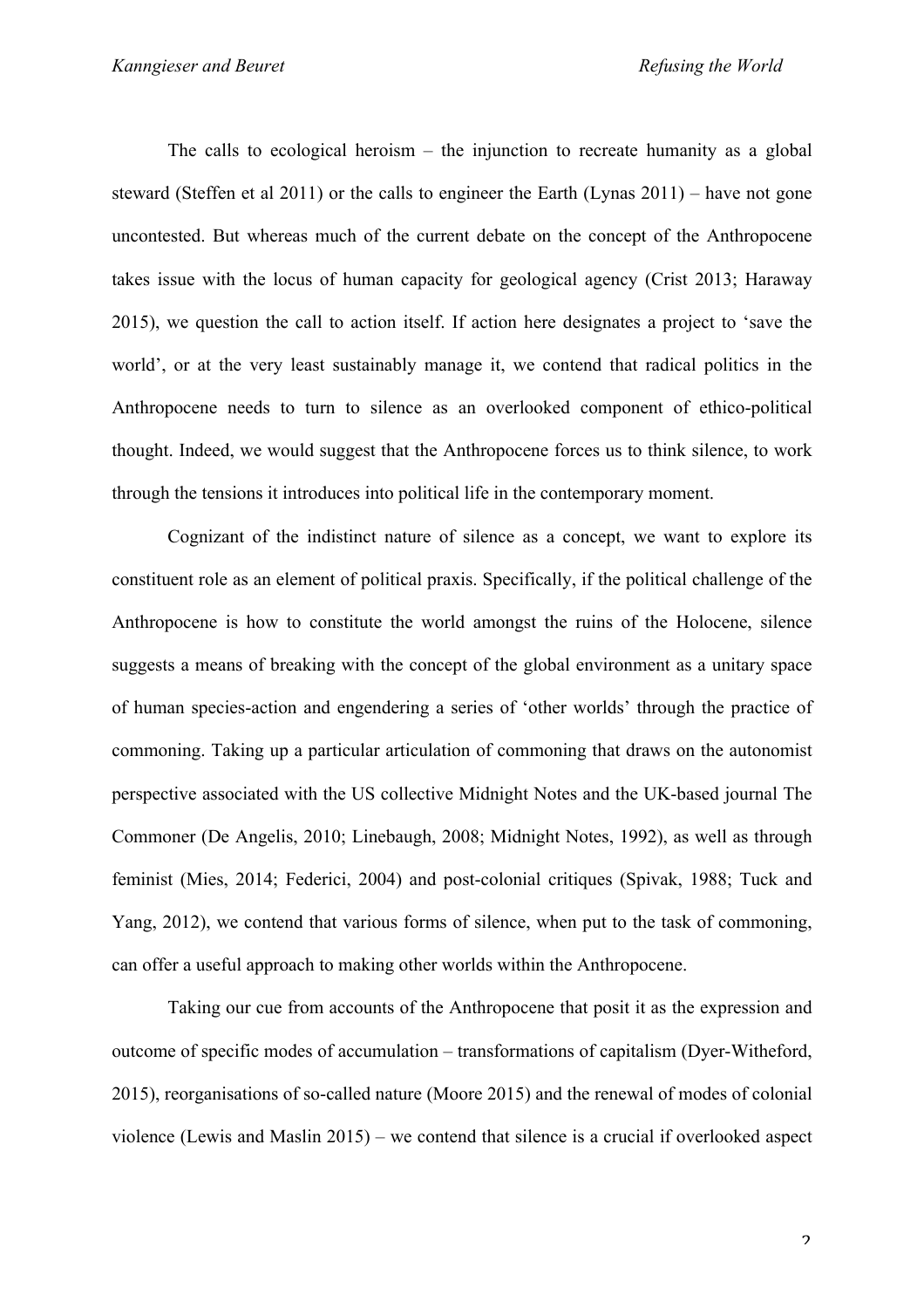of commoning. In particular, we argue that staying with the 'trouble' of the Anthropocene (Haraway 2015) brings silence to the fore as a means of disrupting the allied processes of accumulation at work across these three sites. This is not because silence is any one thing: silence is not a singular practice to be taken up. Nor is it because all three are intimately bound up in the varied histories of the Anthropocene. Rather, it is through these three sites that silence most clearly troubles the call to heroic action that characterizes Anthropocenic discourse. We contend that by troubling the binaries of active/passive and culture/nature, silence produces the grounds for commoning in the present moment.

After setting out accounts of both commoning and silence as operative concepts, we turn to the regime of production referred to as cognitive capitalism, employing the writing of Paulo Virno and Franco Berardi to explore the conditions of an age in which mental and social affects and activities are repurposed as labour processes. Here we develop the first account of silence as praxis: as a refusal of communicative labour within cognitive capitalism. We argue that the refusal to participate or to speak disrupts existing modes of political and social agency that reproduce cognitive capitalism and its associated regimes of governance.

Turning to the mobilization of silence as a means to overcome human/non-human binaries through commoning, we secondly focus on Anthropocene ecologies. Here silence is understood as a means for becoming attentive to, and making space for, more-than-human forms of life. We are particularly concerned with asking how silence might help to expand commons beyond human interactions and experiences, into building relations across species boundaries. This attention to what is often ignored or made invisible by capital and the Anthropocene is further expanded in our third section, where silence is tied to the politics of representation though the violence of colonialism. We show how silence can be used to both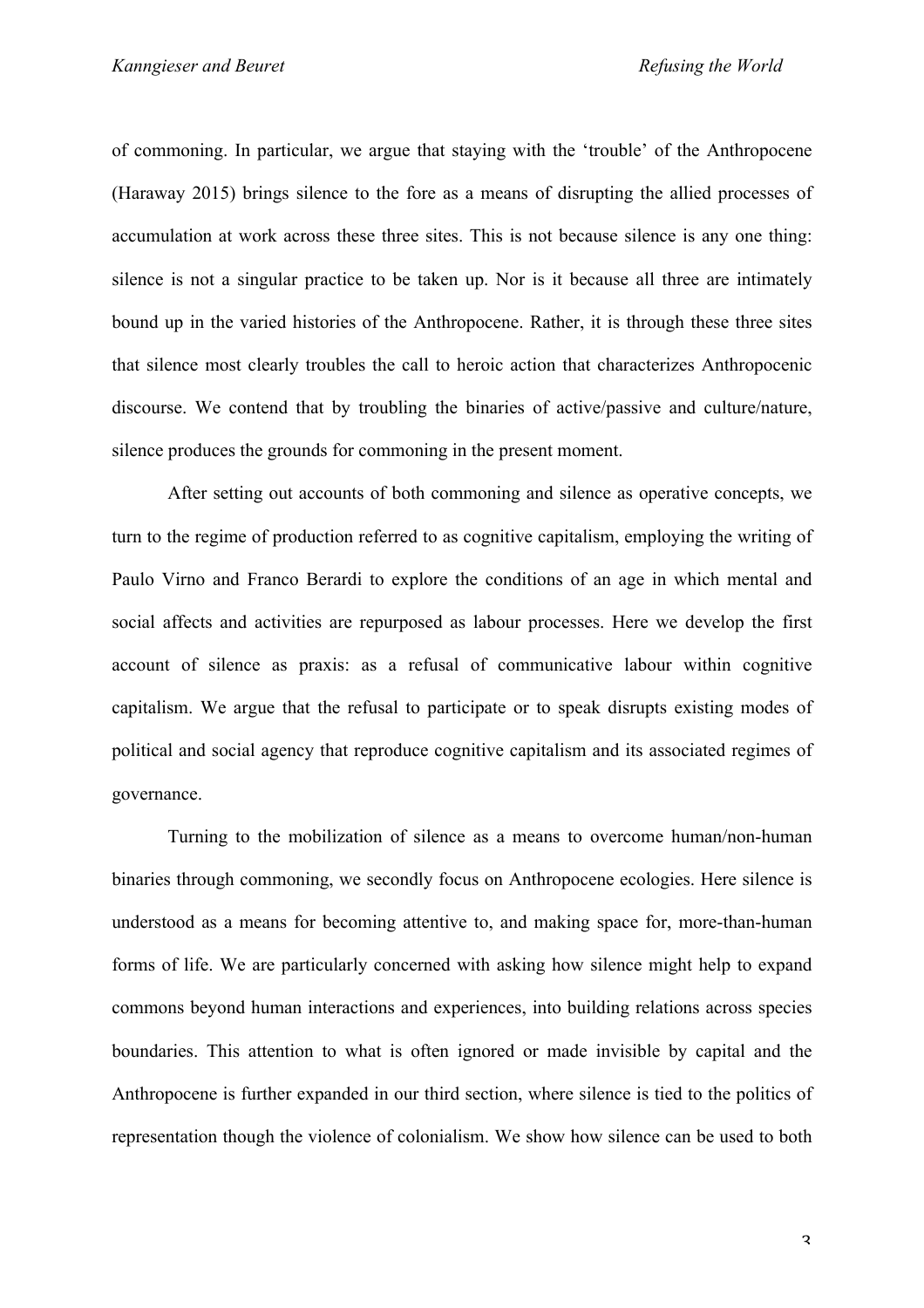push against the dominant regimes of speech as protest, engagement and response, at the same time as silencing the possibilities of who is heard, under what circumstances and how. At stake in the capacity to be seen and heard is more than just the capacity to act against the existing world: it is a matter of enduring the Anthropocene within neo/settler colonial regimes and the ruins of global capitalism (Povinelli, 2011).

Across these three sites it is the ambivalent nature of silence – as conjunctive absence and presence, excess and lack, activity and passivity – that provides a source of friction that we feel appropriate to the current milieu. In each of these three instances silence is posed as central to a multi-species, intersectional project of commoning. However, silence is not presented as one immutable concept or method: indeed as much as silence is crucial to resisting the brutalizing effects of global capitalism, so are visibility, speech and presence. We would suggest that it is precisely within the contested terrains where silence appears as impossible, as an abdication of responsibility or as a refusal of politics, that it assumes its most significant valence.

# **Commoning**

In this paper we pursue the commons as a specific orientation to re/producing morethan-human relations. This counterposes the reading of the commons as a universalist human condition or shared substance that opposes, underlies or enables both contemporary capitalism and anti-capitalist revolt (Negri and Hardt, 2009; Zizek, 2009), and as a mobile concept to be detached from particular ways of labouring in the world (Berlant, 2016). Taking up the work of Peter Linebaugh (2008), we contend that commoning is always a situated practice.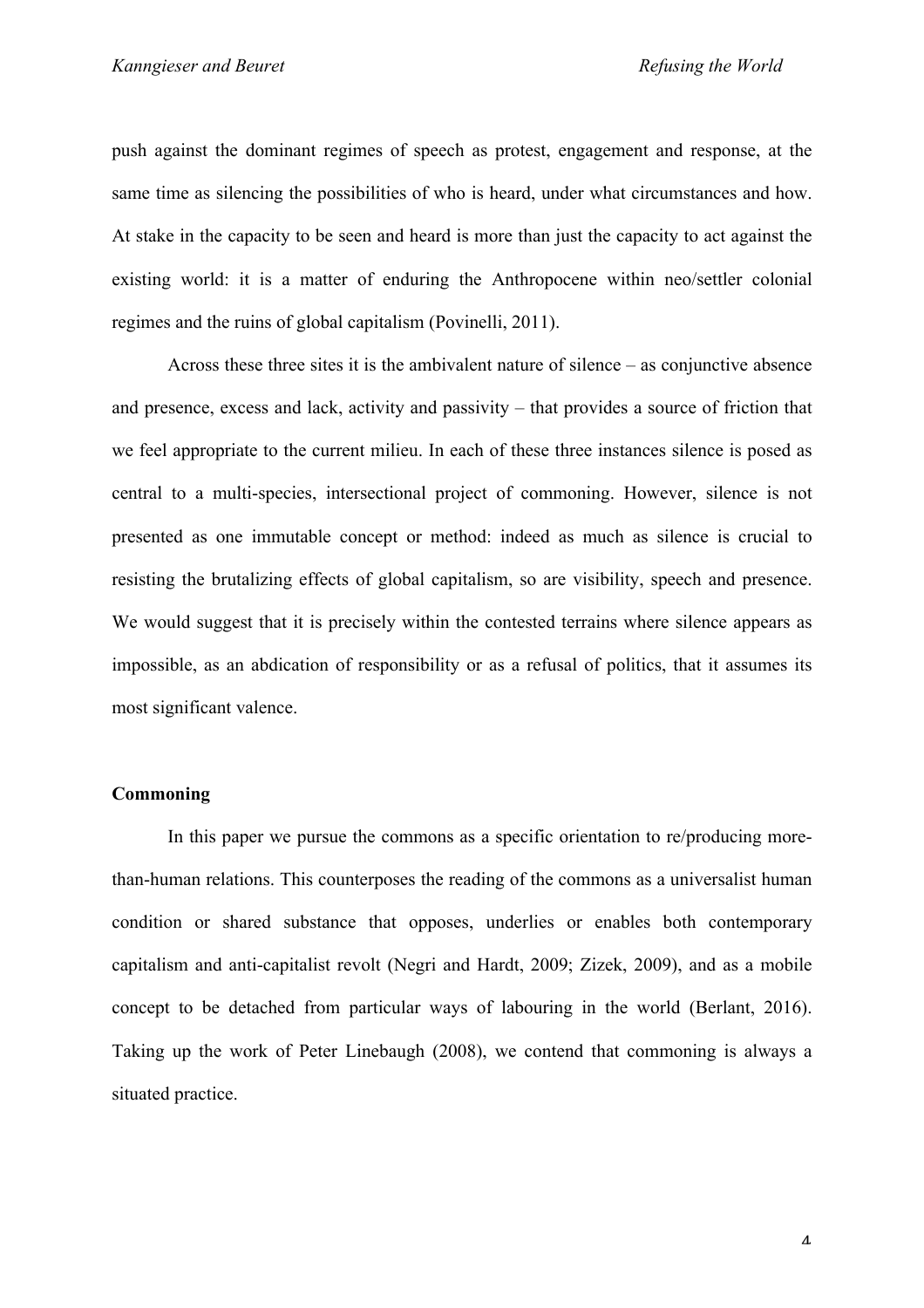To emphasize the situated nature of commoning is not to speak of commons as though they were a natural resource. Following Linebaugh, we can articulate four characteristics of commoning as a practice. Firstly, commoning is always embedded in a particular ecology. The 'law of the land' is no sovereign law but more akin to the experimental scientist's obligation to follow the world as set out by Isabelle Stengers (2009). It is a question of asking what working within an ecology requires. Secondly, commoning involves particular *labour* processes. Common rights are labour rights, not property rights insofar as within a commons one works the land and does not hold it as a possession. Thirdly, commoning is always collective. Here we would add that the labouring collective is never merely human, but always more-than-human, involving animals, plants, resources, objects. Finally, commoning is defined in opposition not only to both state and capital, but also to their temporalities (2008:45).

As an oppositional practice, commoning is grounded in refusal. Silvia Federici argues that "no common is possible unless we refuse to base our life, our reproduction, on the suffering of others" (2011). The refusals and withdrawals of commoning are therefore "the first line of resistance to a life of enslavement" (ibid). However, commons are neither universal nor evenly distributed. The material grounds for commoning in the Anthropocene are shaped by the legacies of capitalism and colonialism, requiring recognition of the heterogeneity and incommensurability of people, experiences, and situations. Commons thus necessitate sustained, experimental engagements with translation and translatability, with "the coloniality of power and the resulting geopolitics of knowledge" (Mezzadra 2015: 217), as well as with the violence inherent to such processes (Solomon and Sakai 2007). The shift to regimes of cognitive capitalism also calls for a critical engagement with commoning insofar as such constituent practices risk producing non-market resources to be plundered by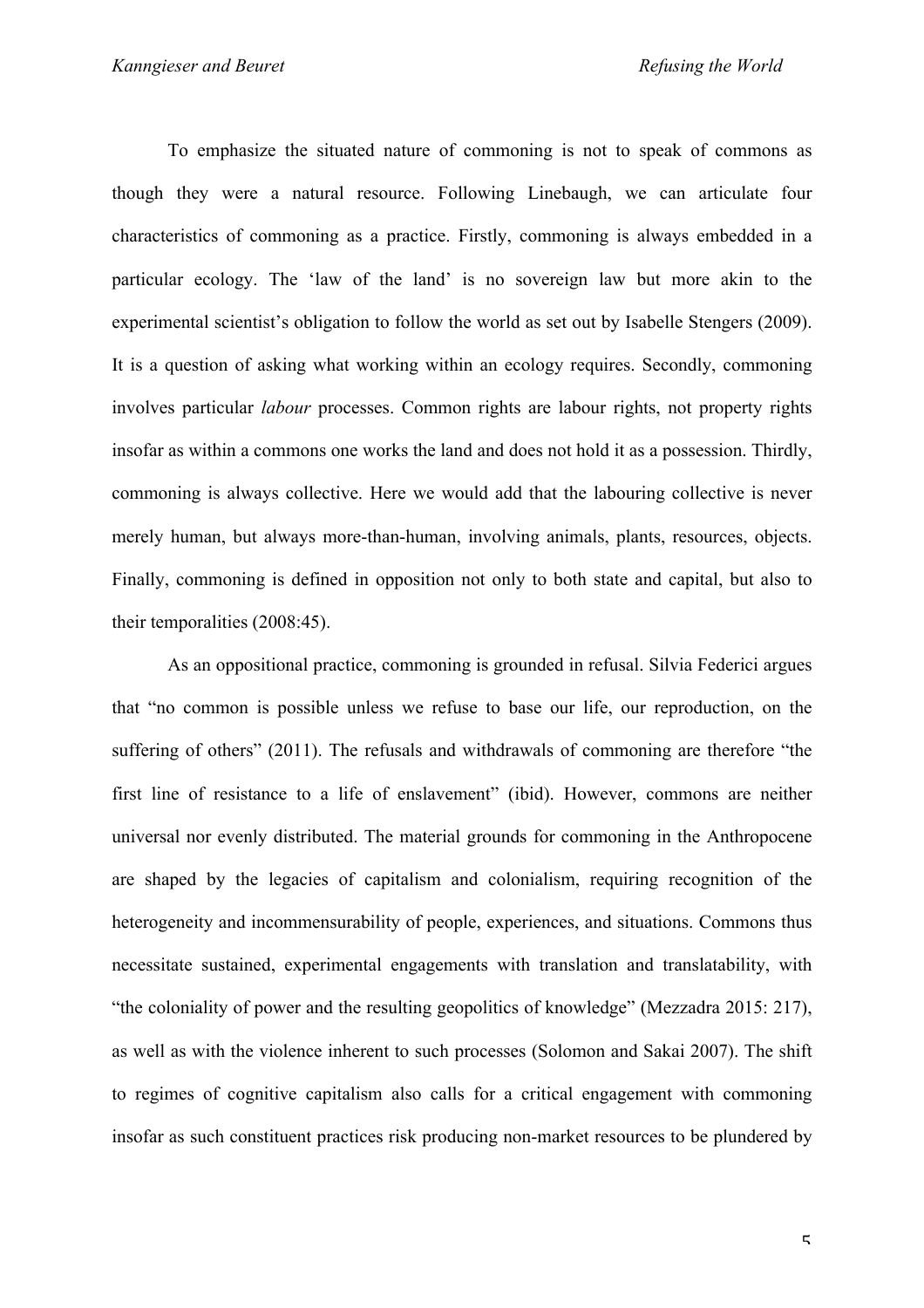capitalist processes. As Massimo De Angelis argues, "capital, too, is promoting the commons in its own way" (2010 unpag). Furthermore, while commoning calls for a working with the more-than-human world, it in no way guarantees an expansion of the political community to include more-than-human agents and lives. Commoning thus requires a deep engagement with the refusals of the more-than-human world, not only in order to make the space to common, but also to deepen the process of commoning itself.

In this paper we instigate three propositions on silence as commoning. Rather than ask who should be silent, we establish silence as attentiveness to when one is being forced to speak; as a means for knowing when worlds require listening to; and as a matter of refusing to be recognized. We will suggest all three be considered as variations on the theme at the heart of the commons: namely, how do we make spaces to create other worlds?

### **Silence as practice**

In a political context, silence has largely designated the evacuation of agency, voice and power, as ACT UP's declaration in the 1980s that silence = death powerfully illustrates. It has been associated with repression, a tool to enforce what is heard and what remains inaudible – "to be silenced" – and as a betrayal, a remaining silent or holding secret when it is disingenuous to do so: white silence in the face of police murder of Black people, Indigenous peoples and people of colour. The connotations of oppression, coercion and cowardice are entangled in the histories of silence as a political response. As such, silence has most conventionally been framed as passive and neglectful.

The theorizations of refusal and negation within much autonomist Marxist praxis trouble this identification of the political with the active (in action, in speech). The autonomist politics of refusal are not bound to the Arendtian politics of action, where politics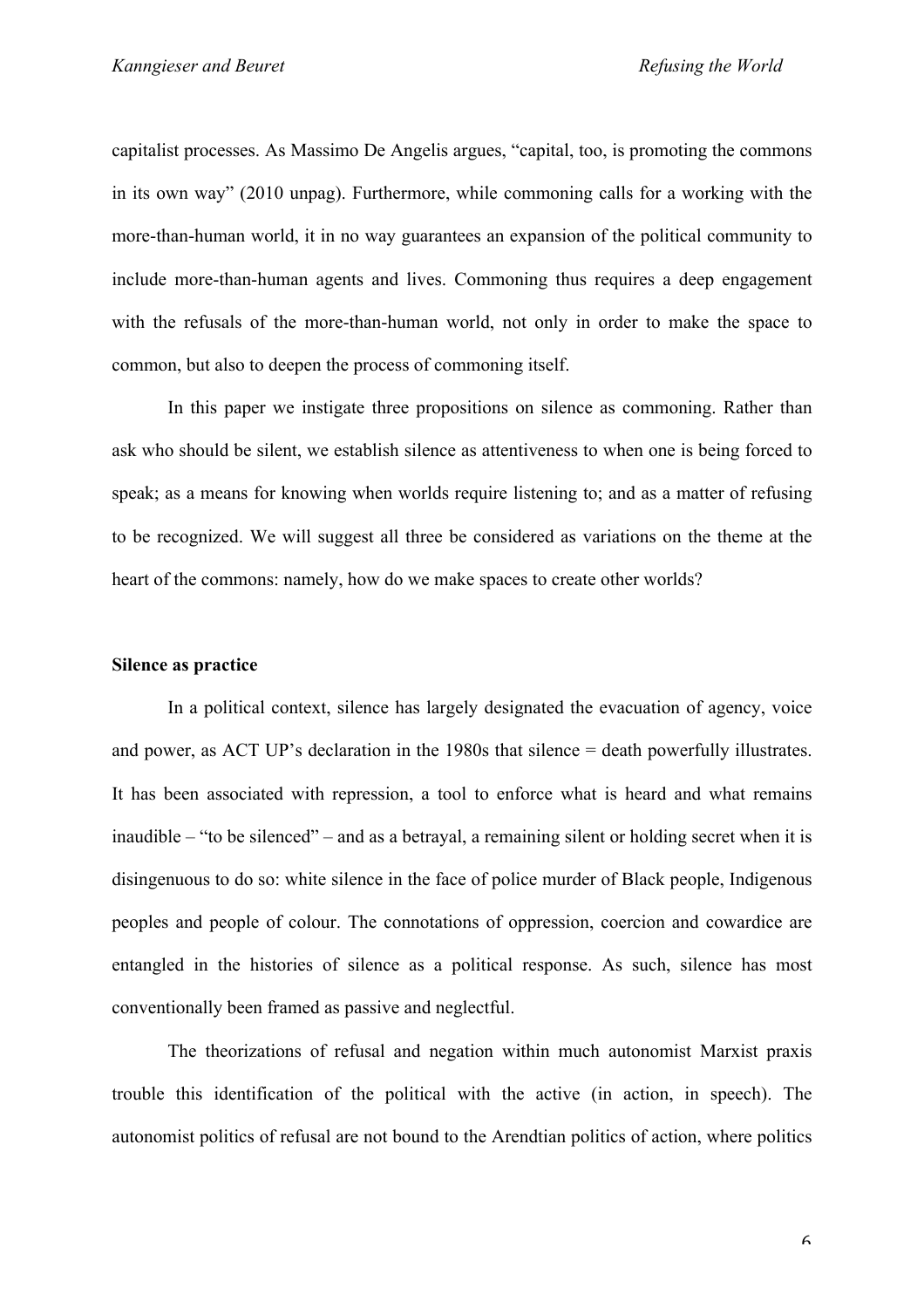works to confirm a political identity or human community. Rather, the novelty of the theorization of refusal within autonomist thought is that it constitutes a political practice precisely because it is grounded in the denial to reproduce the worker as an identity (Negri 1991). In refusing to reproduce oneself as a worker, one throws capital into crisis, as the latter requires that a worker both work and be reproduced as a worker (Federici 2012).

Feminist scholars such as Federici (2004; 2012) and Maria Mies (2014) have extended these insights by articulating how reproductive labour forms a key site of struggle against capitalist value production. Political activity is constituted not only as the refusal to maintain or produce a particular public identity, but contests the very divisions of the public and private, reproduction and work that makes politics possible. Such contestation forms the basis for feminist critiques of the dyadic pairings of male/politics/active vs. female/nature/passive (Plumwood, 1993). Bringing together the work of Federici, Mies and Val Plumwood, it could be argued that the very constitution of the political has historically depended on the hierarchical pairing of active/passive insofar as passivity has laid the grounds for the exploitation of women, those colonized and the more-than-human worlds.

While refusal and silence are often theorized as the 'first step' in a constituent moment (Holloway, 2005), we are more interested in exploring what it would mean to stay with silence – to refuse the formation of silence as inaction as opposed to speech as action. This means taking it in its excess and its absence and holding fast to the moment of refusal as a moment of commoning. In doing so we emphasize that silence is not simply one thing or another, but many things, sometimes contradictory, sometimes confusing. At times, the act of speaking is a radical one; speech is necessary to become not only visible but also representable. Because of this, a certain level of analytical care is needed as the particularity of silence means it does not manifest loudly or clearly, but exists in-between. To that end we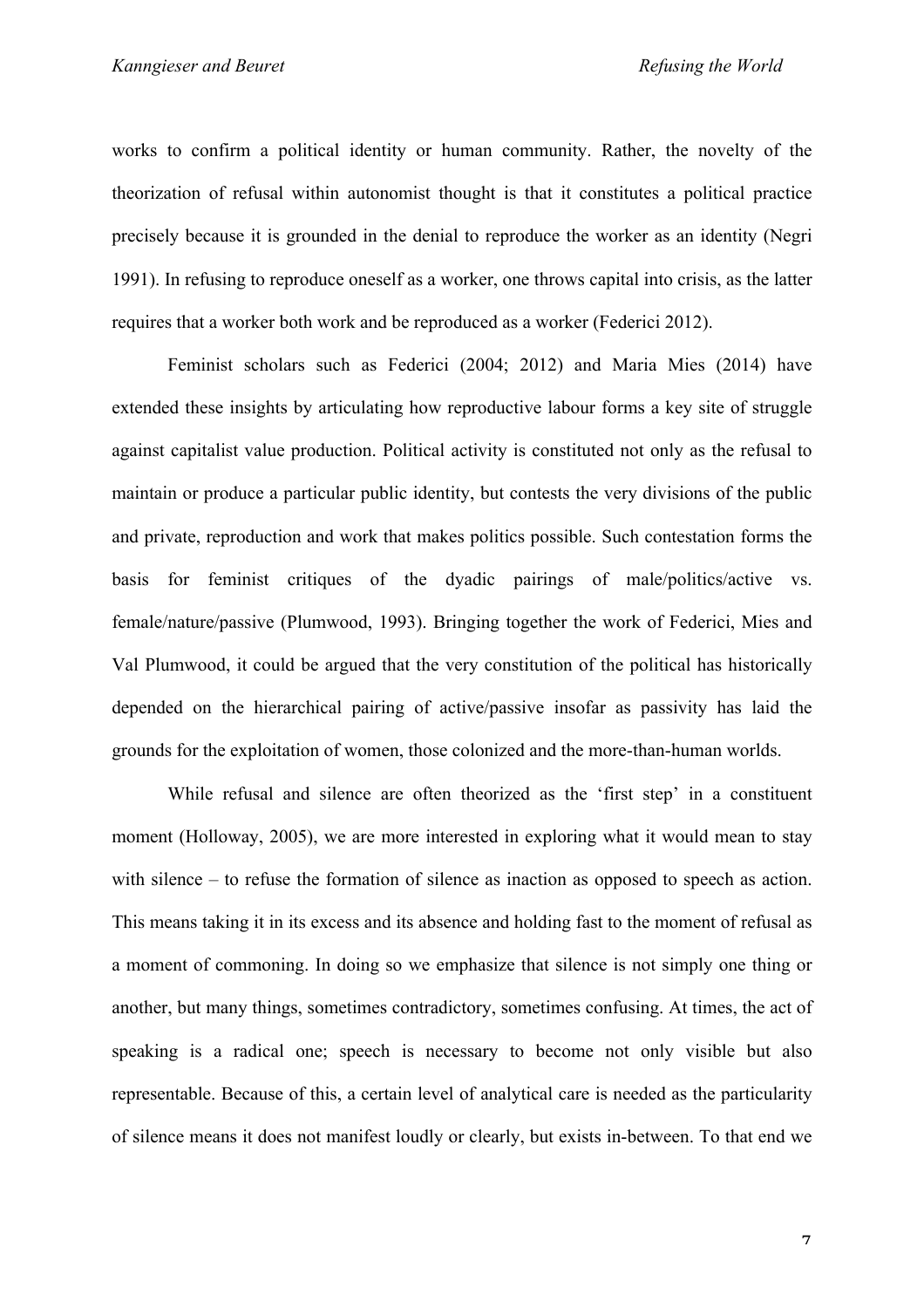join silence with commoning in order to produce a grammar of silence. Just as commons are always particular commons, silences are always specific silences. How someone, or somebodies, should be silent, when, for what – these are questions resolvable only in the instance when silence is called for. The question of silence within cognitive capitalism, the extinction of the more-than-human world and resistance to persistent and renewed forms of neocolonialism all speak to particular spaces where silence can act as a commoning practice in the face of anthropogenic violence.

#### **Cognitive capitalism**

One of the strongest contributions of recent autonomist Marxist thought is the articulation of how language and autonomous activity form part of the basis for capitalist accumulation and neoliberal governance. This is exemplified in the work of Paulo Virno (2004, 2008) who contends that many of the qualities 'traditionally' associated with political and creative activity have come to be subsumed into capitalist production. For Virno, human capacities such as intellect, language, and emotions now operate as the foundations for capitalist accumulation, with "attitudes of the mind gain[ing] primary status as productive resources" (2004: 201).

At a time in which "social culture, contrasting imaginaries, expectations, and disappointments, loathing and solitude, all enter to modify the rhythm and pace of the productive process" as Franco Berardi (2007: 58-59) puts it, a refusal to enunciate interrupts the rapid translation, representation and appropriation of political and social energies and alliances within neoliberal paradigms. When participation is called for at every moment, when subjects are continually called upon to speak, to say what 'we' want or how 'we' feel, the question of silence presents itself as an act of refusal and sabotage. The key orientating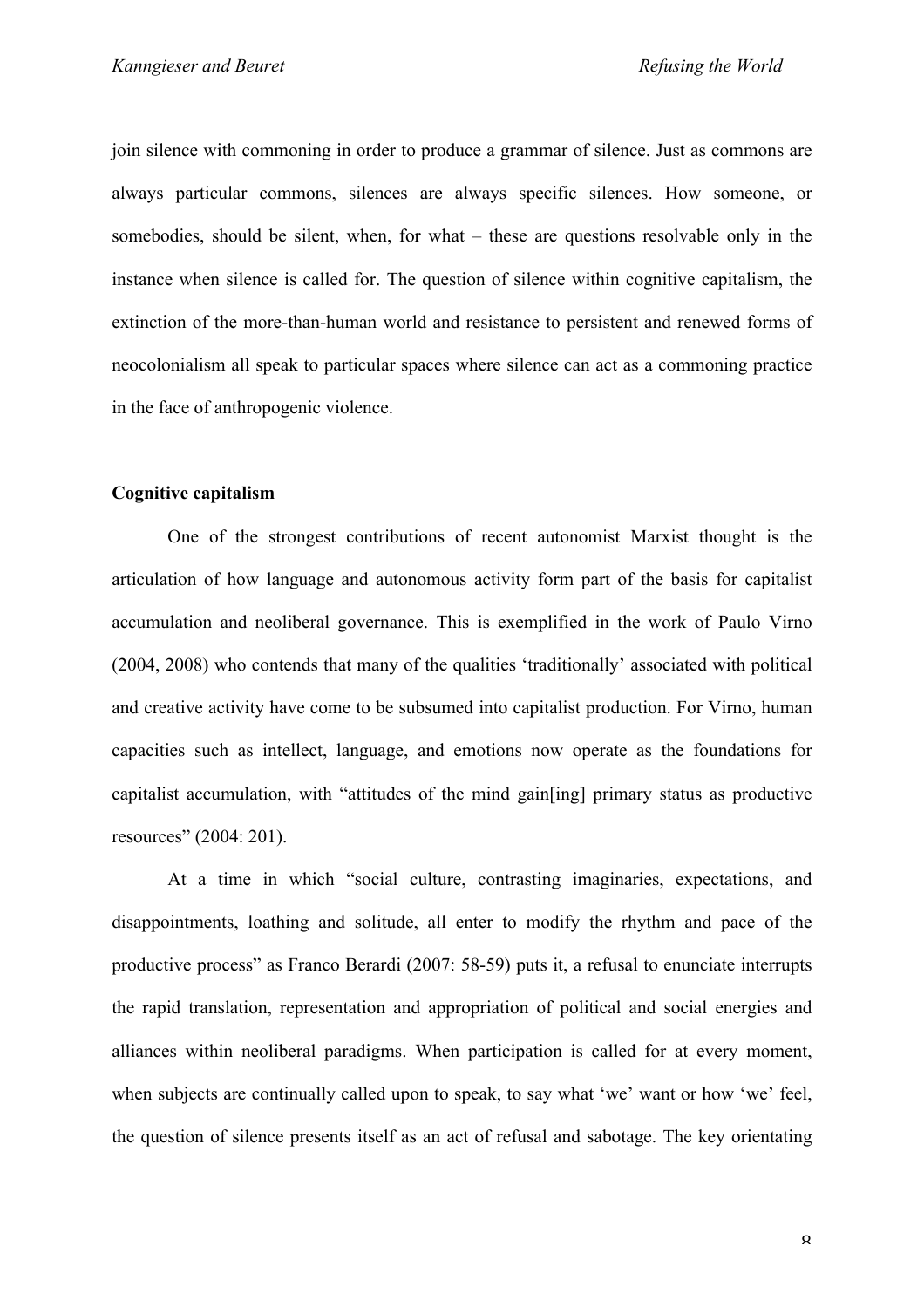question here is not so much 'who should be silent' but 'when are 'we' forced to speak'. Such a question illuminates those arrangements where silence can be most effective in undermining both capitalist accumulation and the managerial governance of the state.

Silence as an act of sabotage may also apply to radical political calls to action. Writing about the contemporary left, Berardi (2011) criticizes the attachment of activism to forms of mobilization and activity, which he identifies as locked to past modes of political activism. While for Berardi this provocation to withdrawal is tied to the collapse of modernist systems of organisation and collectivity (and thus to the exhaustion of the very possibility of politics), the point he makes folds into a broader argument on how common spaces, publics, and communication designate new terrains of contemporary production and the formation of labouring subjects (De Angelis 2010). Developing the argument further, we would suggest that withdrawal on this terrain is not a sign of failure or defeat but rather marks the limit of Arendtian notions of the political. Whereas Berardi sees activity and speech as seamlessly caught in a web of post-Fordist production and hence silence as the limit of political action, in returning to the early themes of autonomist Marxist praxis we can see such moments of 'passivity' as part of a longer genealogy of refusal where acts of passivity (refusals, go slows, wildcat strikes with no clear demands) function as positive negations by workers (Wright 2002).

A denial of speech outwardly is thus not a denial of agency, power or selfdetermination – in fact it may function as reclamation of the parameters of political constitution in a nonfigurative sense. Writing about the 2011 London protests in the wake of the racist police shooting of Mark Duggan, Peter Fleming commented on the striking power of the protestor's "withdrawal from the machinery of dialogue" (2013: 628). This was not an evacuation of sound from those participating, argued Fleming, but rather a strategic dismissal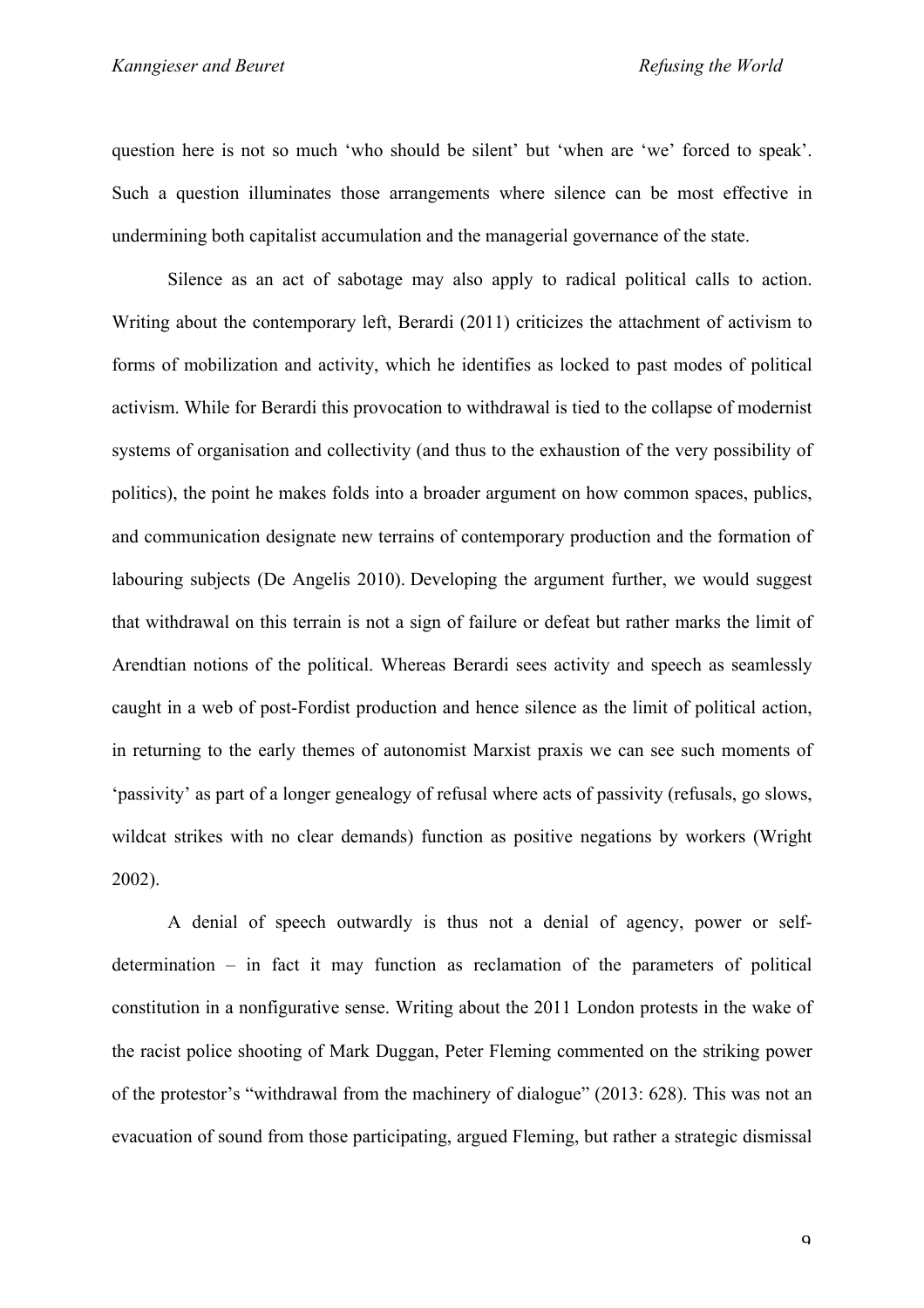of the pressure for explanation. For Fleming, the protestors' refusals to offer cohesive justifications of their aims, demands and leaders suspended any kind of engagement with, and legitimation of, official discourse. While narratives of the events proliferated in the media, the refusal to form into easily definable groups, or to testify, was a way for participants to negate categorization by government and 'expert' bodies. Refusing to participate in the labour of communication was thus a refusal to participate in the regimes of communication endemic to capital. For Fleming (2013), the refusal of outward demands indicated a "postrecognition politics". Denial of speech in this sense was not a wholesale refusal of collective composition *per se*. Rather it was a means to challenge modes of participation and communication and forge other forms of social composition grounded in silence. It was the absence of participation, the absence of speech, that itself constituted the commons of ungovernability.

As in the protestor's outward silence, where cognitive capitalism transforms the grounds of the polis – language, action – into regimes of work, the autonomist notion of refusal suggests a means for breaking from this conflation, for building different kinds of resistant constellations. It is this difference that, given the role of human exceptionalism in creating the material condition of the Anthropocene (Crist, 2013), is fundamental to a reorientation towards the commons as the grounds for another life, one additionally attentive to the more-than-human participants in the construction of social worlds.

### **Quiet Earth**

While much Anthropocenic discourse focuses on humanity, one of the key markers of this new epoch is the erasure and silencing of vast numbers of more-than-human beings. The extinction of other-than-human life makes for a quiet earth. Calls to act against the ecocidal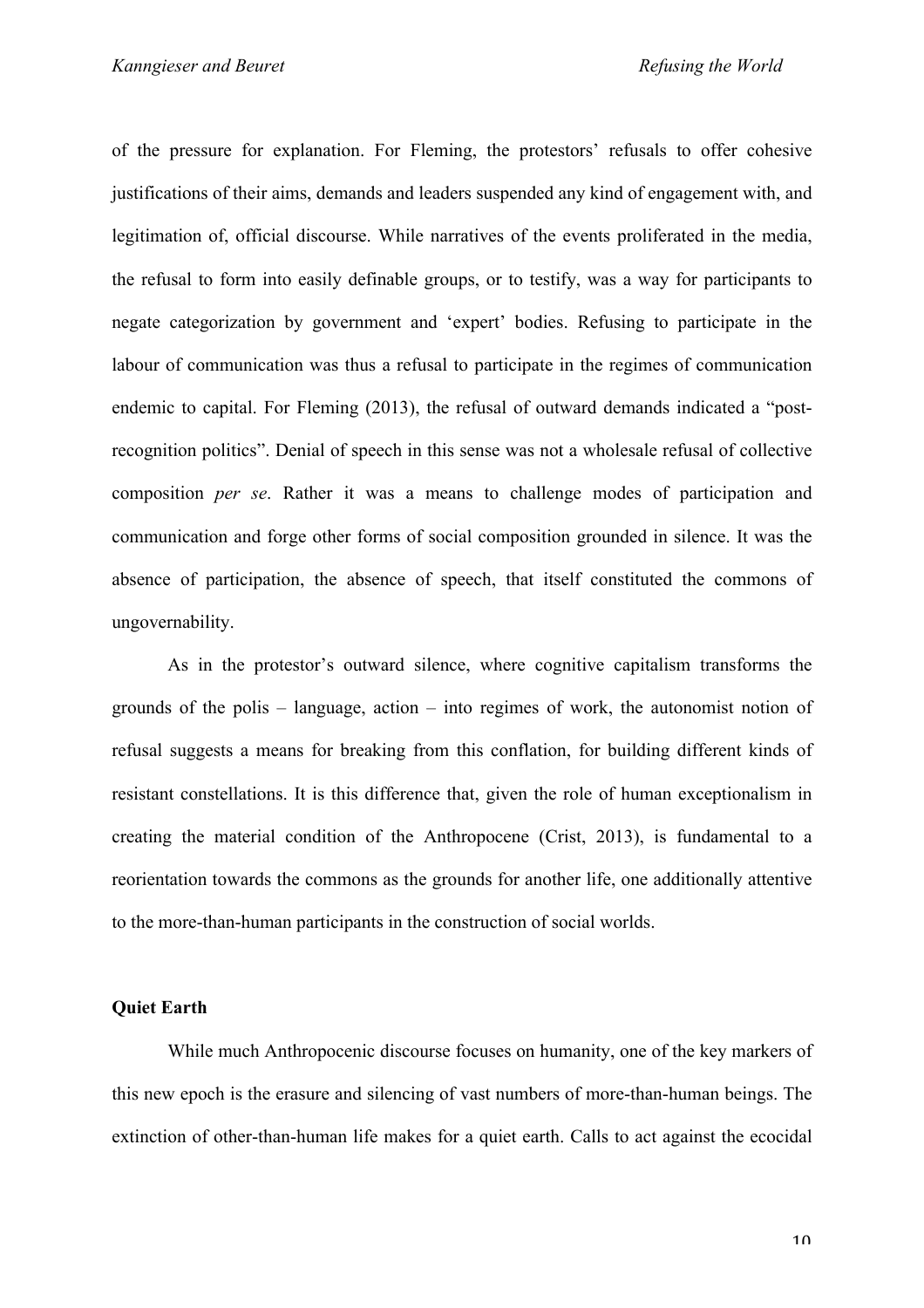violence of humanity are prefaced by injunctions to pay attention: to see, listen and feel the dyings (Kolbert, 2014). However, attentiveness demands silence. Silence, in this way, is one method for tracing encounters across human and non-human life forms.

Silence in Anthropocene ecologies does not denote an absence of humanity – it is not a call to return to the wild or some pre-historical state. We recognize that such a state is only ever the product of violent 'clearings' or works of enclosure that drive people out of the territories they inhabit. Rather, it works as a mode of active listening, one designed to draw the more-than-human 'background' (Plumwood 1993) into the foreground of thought. That is, it is a means of partially undoing the Modernist labour of producing 'nature' as a passive object. As such, this approach applies as much to the edgelands that weave through and around urban centres as it does to unfelled forests or unpopulated coastlines. The use of silence to foreground these more-than-human processes that are often taken for granted can play an active role in commoning with the more-than-human world.

Commons are made – they are particular regimes of production that require the activity of a range of actors as well as earth processes. The role of silence is to push to the front the more-than-human and inhuman processes with which one will common. To work a field of crops, to graze, to forage: all of these processes call for attention in order to see and hear ecologies unfold and move. Silence as a foundation of observation of the more-thanhuman and inhuman worlds has been often codified in a range of horticultural and craft practices (Papadopoulos, 2014), where care rather than appropriation forms the basis of a working-with the world (Bellacasa, 2012). Exemplary here is the practice of permaculture, a system of agriculture utilizing a philosophy of "working with rather than against nature; of protracted and thoughtful observation rather than protracted and thoughtless labor; and of looking at plants and animals in all their functions" (Mollison, 1991). Permaculture starts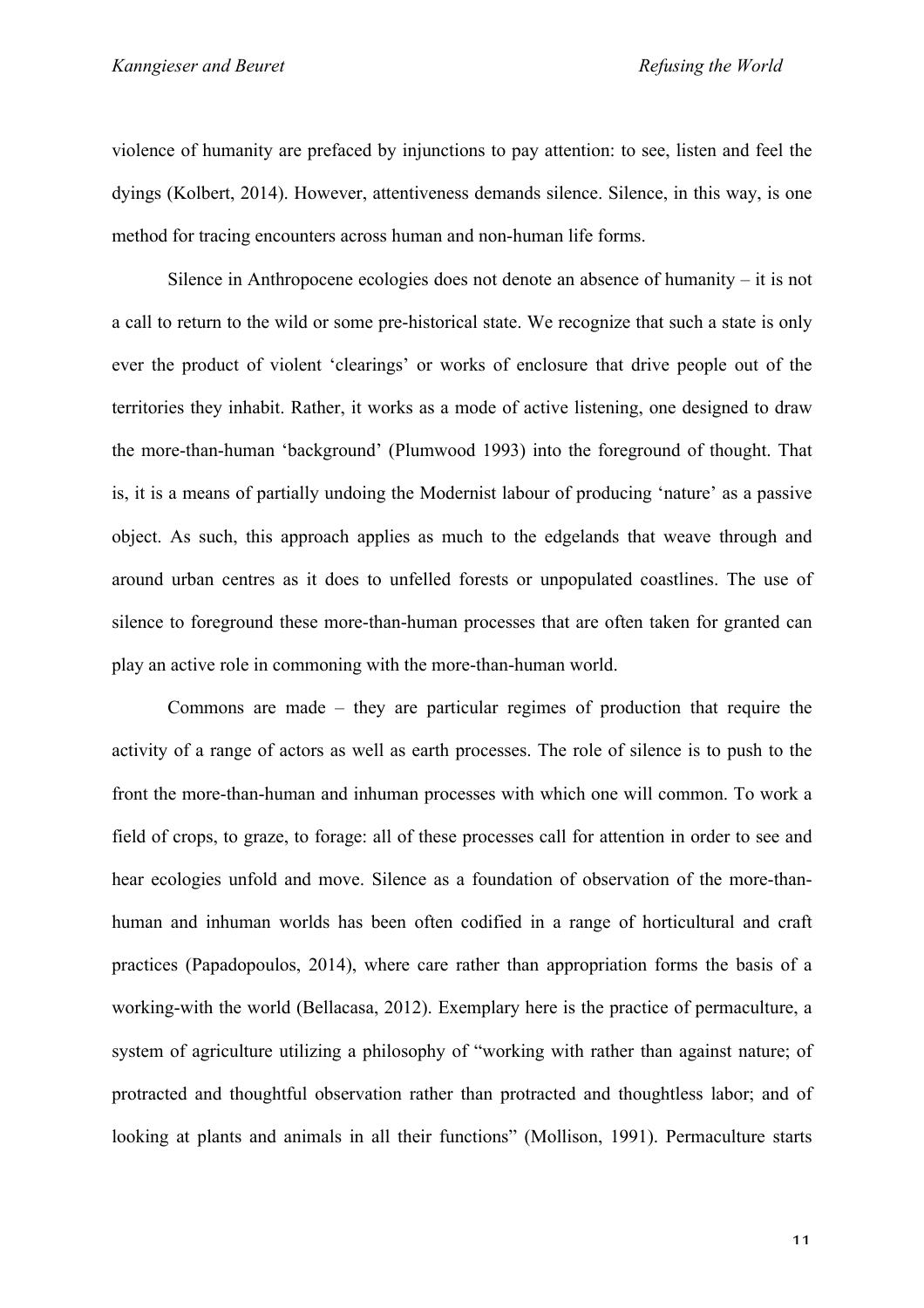with an extended period of observation – of silence – in order to see the relationships and patterns at work within a particular ecological environment.

Yet while silence is necessary to common, the Anthropocene as a silencing of the more-than-human world compels us to ask another set of questions. What would it mean to take the extinction of more-than-human forms of life seriously in themselves? What would it look like to consider within political thought how current rising sea levels affect the erosion of sand and mangrove populations, that in turn diminish and move the habitats of sea life upon which island economies are reliant? How does silence enable a decentering of Modernist notions of humanity and a troubling of the heroic narrative of the Anthropocene?

The work of Bernie Krause (2013) illustrates the role human silence can play in enabling the reconstitution of more-than-human ecologies. Krause's work as an acoustic ecologist maps how human activity – logging, highways, pesticides and aircraft traffic – drown out the sounds of the more-than-human world. Krause emphasizes these sounds, naming the specific chorus of calls, songs, and noises of a particular ecology as its biophony (ibid). The biophony of any given ecology is a central aspect of how an ecology organizes and reproduces itself. As a space of more-than-human communication, it forms the basis for complex communities, knitting together series of relationships and distinct acoustic niches. When this soundscape is disrupted, the ecology degrades leading to an unraveling of morethan-human forms of life. The breakdown in the biophony contributes to the long dyings of extinction. Krause documents not only the unravellings of life that take place through the disruptions of biophonies, but also how they can recover when humanity absents itself from an environment. His recordings suggest that our silence can operate as a means of making space for other forms of life to flourish.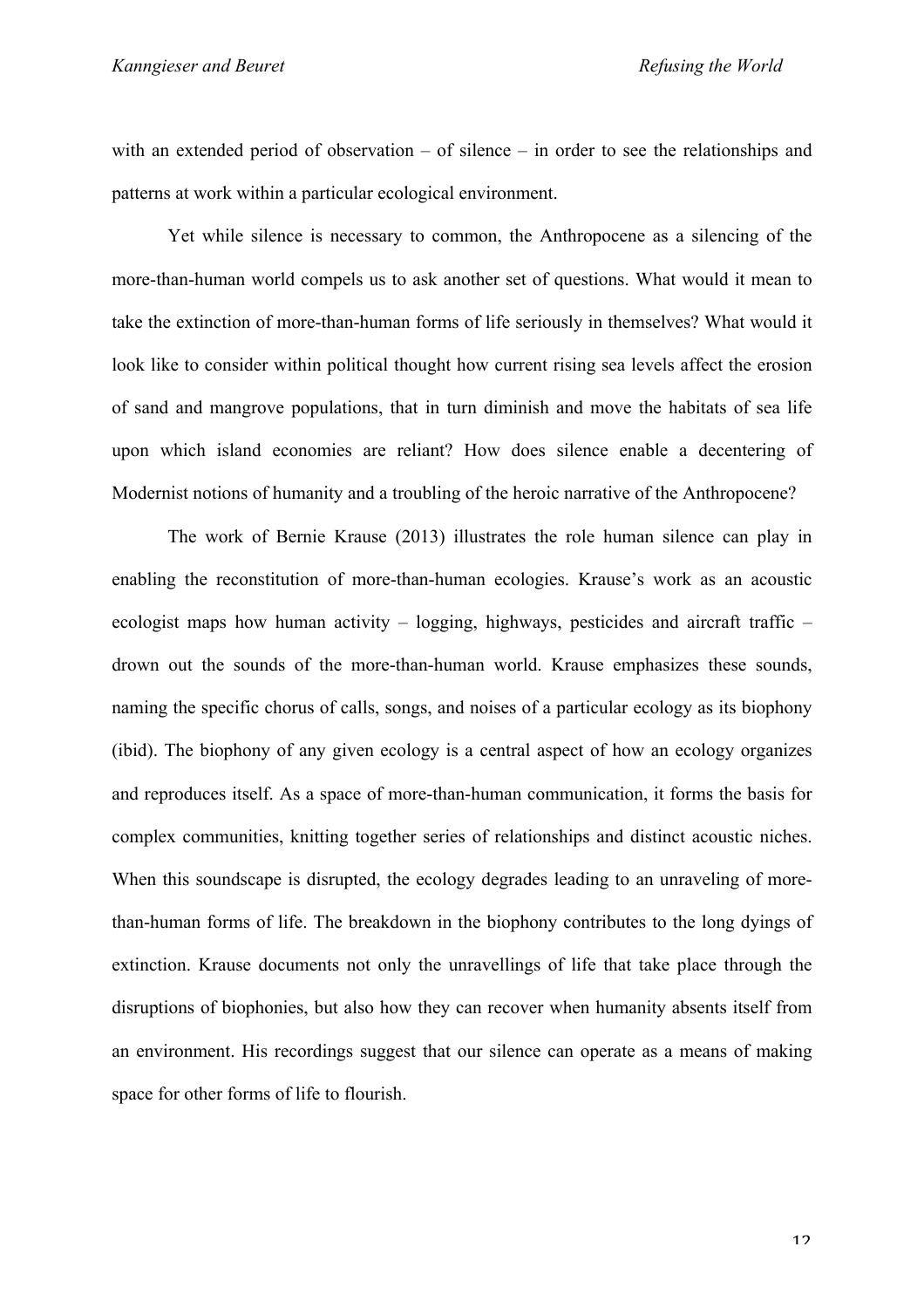In this context, the struggle to exist stretches the concept of what Angela Davis calls an 'intersectionality of struggles' (2014: np) insofar as it challenges the implied sense that intersectional struggles converge around common concerns. Commoning at the edge of the extinction of the more-than-human world does not necessarily produce singular or coherent communities that include us. Rather, in considering how to build relations across otherness, without assimilating difference or demanding equivalence, commoning at the borderlines of extinction suggests the need to vacate space as a means to allow other worlds to flourish.

In other words, silence not only works to create the space to pay attention, to be attentive to what the world obliges subjects and bodies to do in order to common, but also crucially enables the more-than-human world to flourish on its own terms. The risk of positing silence solely within the framework of human commoning starting from within the ruins of Modernity (and its attendant notions of humanity) is that the instrumentalist logics of Anthropocenic discourse that celebrate breeding zoos and wildlife preserves is reproduced. A logic, it need be noted here, that also functions to reinforce the dyadic parings of male/politics/active vs. female/nature/passive (Plumwood, 1993), and as such reinforce the patriarchal and colonial ordering of the Anthropocene through a specific production of nature. In contrast then, the question of silence here is: how is the world being drowned out, and how can we make the space for the world to speak without us?

Commoning as a situated practice reminds us that there is no guaranteed common ground to resistance. An ethical comportment within the commons must leave space for nonaffirmation, for changing temporalities, for disagreeable desires, and still find some means of finding collective stakes and being alongside one another. This includes finding ways of attending to the "shadows of that which does not have, cannot have or does not want to have a political voice" (Stengers 2005: 996).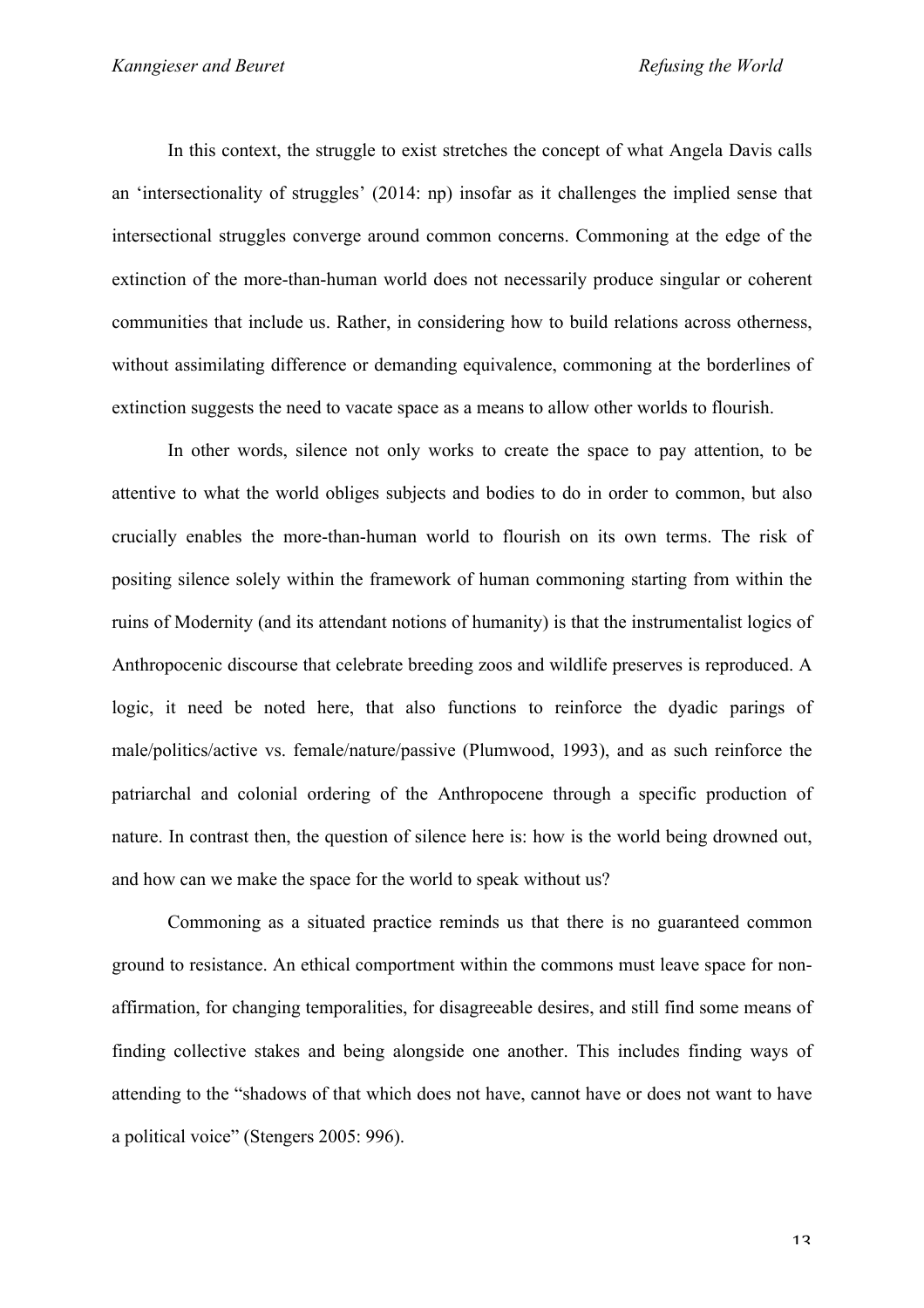**1610**

Defining the commons as materially situated suggests the need to be attentive to the uneven grounds of commoning: who can common, under what circumstances and to what extent. There is a growing body of literature exploring the intersection between cognitive capitalism and neocolonial violence, particularly as relates to the technosphere's production and maintenance (Dyer-Witheford, 2015). Beyond the violence it imposes on bodies, ecologies and forms of life however, the Anthropocene can itself be seen an outcome of European colonialism, inscribing colonial violence in the planet's geochemistry and atmospheric dynamics (Lewis and Maslin, 2015; Todd, 2015). Dating the 'golden spike' of the Anthropocene to 1610, Simon Lewis and Mark Maslin make the deliberate absence of colonized peoples the marker of the current geological epoch. When faced with such a forced silencing, how can silence as a necessary mode of commoning in the Anthropocene be maintained, especially when, in the context of neo/colonial violence, it often denotes not only the destruction of whole peoples and cultural legacies, but also complicity with colonial forces? Moreover, how do we engage with commoning as a practice when the ability to common is itself an uneven product of 500 years of colonial violence, dispossession and genocide?

The complex ways in which silence has operated within neo/colonial spaces require us to pay attention to the activity of empowering speech as the articulation of agency within politics (Spivak 1988). Yet while the subaltern attainment of 'voice' can be seen as critical for political equality, the acquirement of political recognition is not without its dangers. Aimee Rowe and Sheena Malhotra argue that "the figure of the subaltern gaining voice captures the political imaginary, shifting the focus away from the labor that might be demanded of those in positions of power to learn to listen to subaltern inscriptions—those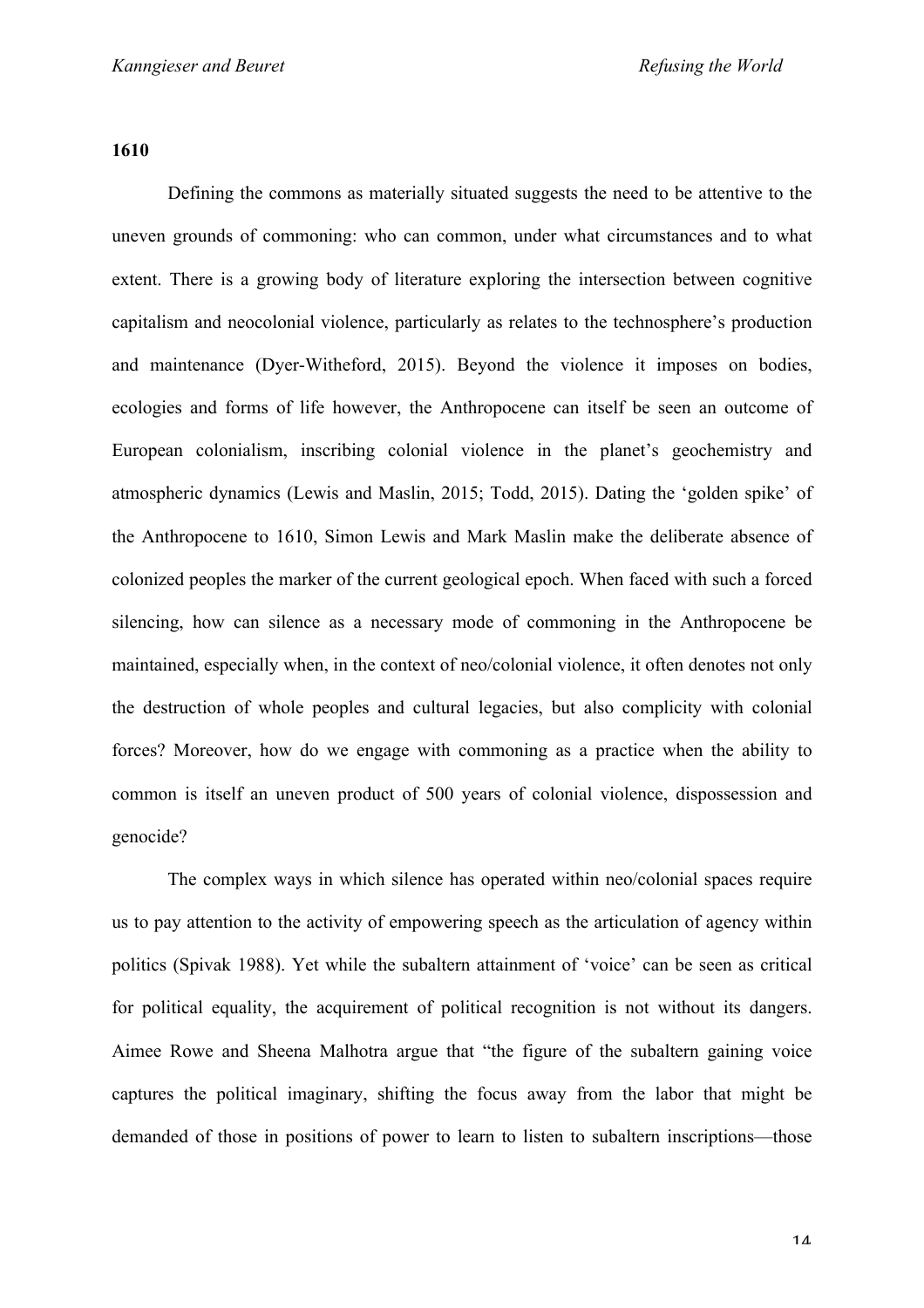modes of expression that are often interpreted as 'silence'" (2013: 2). No less problematic is the production of modes of representation and communication that serve to reinforce neo/colonial governance. As Frantz Fanon argues, in times of anti-colonial revolt the emergence of people willing to speak "in the name of the silenced nation" (2005) is welcomed by the ruling bureaucracy "with open arms" as a means of re-establishing control over an ungovernable populace. Silence is thus ambivalent in this context, suggesting the need to ask not only who forces one to be quiet and to disappear, but also who would speak on one's behalf.

Alongside the clear role for speech (and listening) in post/colonial contexts, there is much de/colonial work that considers silence as an active and self-determined stance against neo- and settler colonial regimes (Simpson 2009; Tuck and Yang 2014). Silence considered as anti-colonial resistance manifests in a similar way as it does within the circuits of cognitive capitalism – as a refusal to reproduce neo- and settler colonial social relations, a refusal to be governable, or to participate in 'development'.

The ability to be 'heard' via representatives and to be governable often hinges on how colonized peoples come to be counted. As such, it is the refusal to be counted – via representatives, through direct participation in government programs or quite literally by refusing to be counted through government census – that constitutes the basis for the active silence of colonized peoples. This is evidenced in the on-going debates within the First Nation peoples in the occupied territory of Canada over whether or not Indigenous peoples should vote in Federal elections, with some contending participation in these elections undermines Indigenous sovereignty, and others proposing it as a useful tactic to secure better grounds for future negotiations (Sayers, 2015). As Judith Sayers, former chief of the Hupacasath First Nation argues, "why would you want to vote for a government that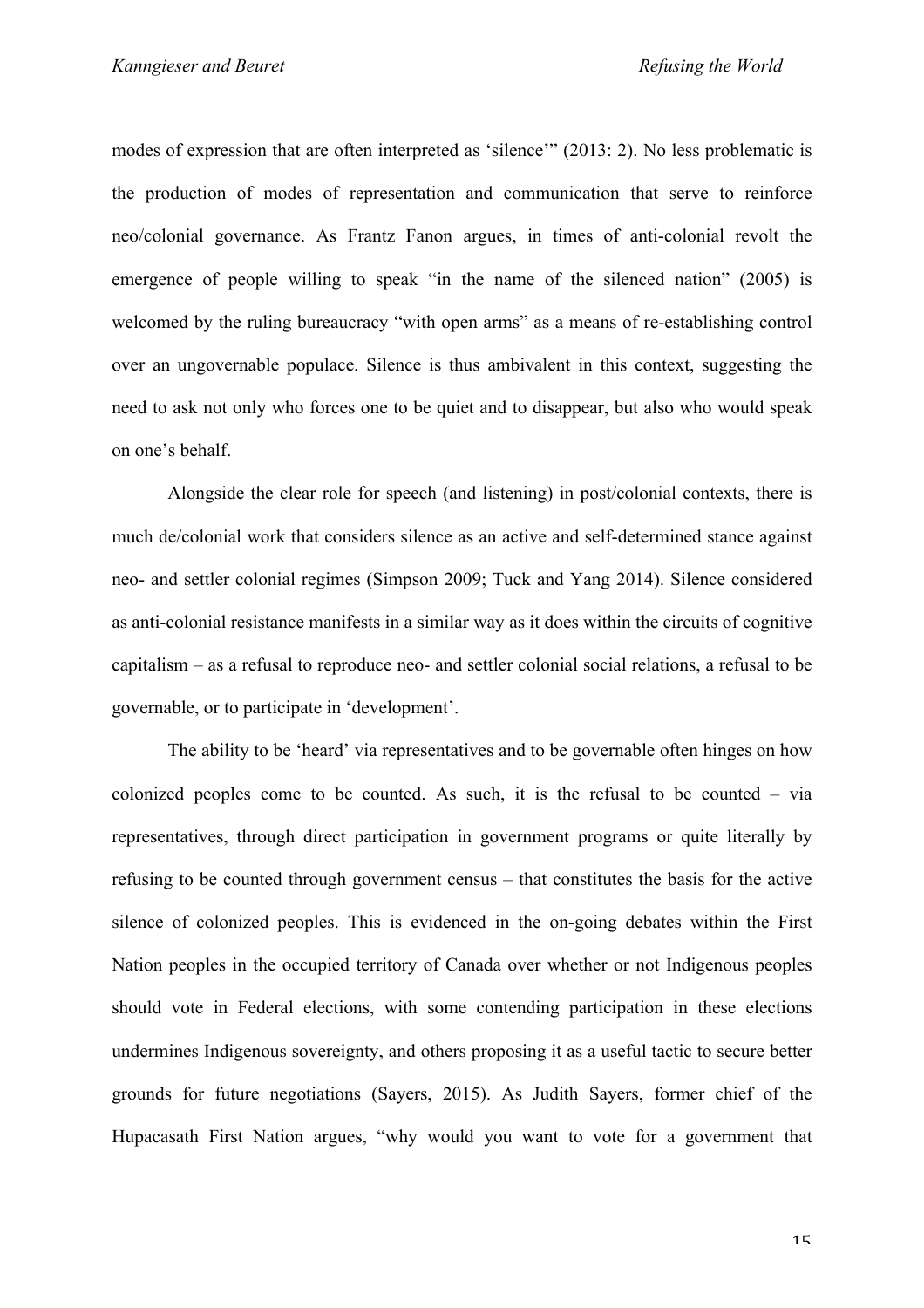continually imposes legislation and policies that do not provide for the advancement of First Nations?" (ibid). This suggests that to participate in choosing a political representative as a First Nations person is in effect to choose an 'un-representative' to enact legislation and policies that actively undermine not only the capacity of First Nations peoples to survive as Indigenous, but the very notion of autonomy inscribed in First Nations treaties itself.

The imposition of citizenship as well as destructive or assimilationist policies often rests on synoptic mechanisms of measurement. In Canada the collection of census data has had profound impacts on First Nations peoples, and as such First Nations peoples have frequently resisted and refused to co-operate with census takers. Such refusal has taken a variety of forms, from physically absenting oneself during census counts (going 'missing'), to refusing to answer census questions and remaining silent, to driving census-takers out of Indigenous territories (Hubner, 2007). The refusal to be representable in this latter instance joins Indigenous struggles against governability to both peasant insurrections against census takers (i.e., Taylor, 1979: 127) and broader revolts that posit a general ungovernablity as found in recent urban riots (Clover, 2016).

It is here that the clearest link between the strategies of refusal within the circuits of cognitive capitalism and decolonial struggles exists. Participation, in both instances, risks incorporation. As such commoning, in the neo/colonial context, can appear as both a potential site of resistance *and* of incorporation. Commons situated in the margins of urban peripheries can function as non-market institutions that work to sustain involvement in informal or formal waged labour, effectively enabling the reproduction of capitalist social relations where capital is unable or unwilling to meet the cost of reproducing labour power. As Federici has pointed out, resistant commoning and (particularly Indigenous women's) subsistence practices developed to maintain relations of commons and evade the logics of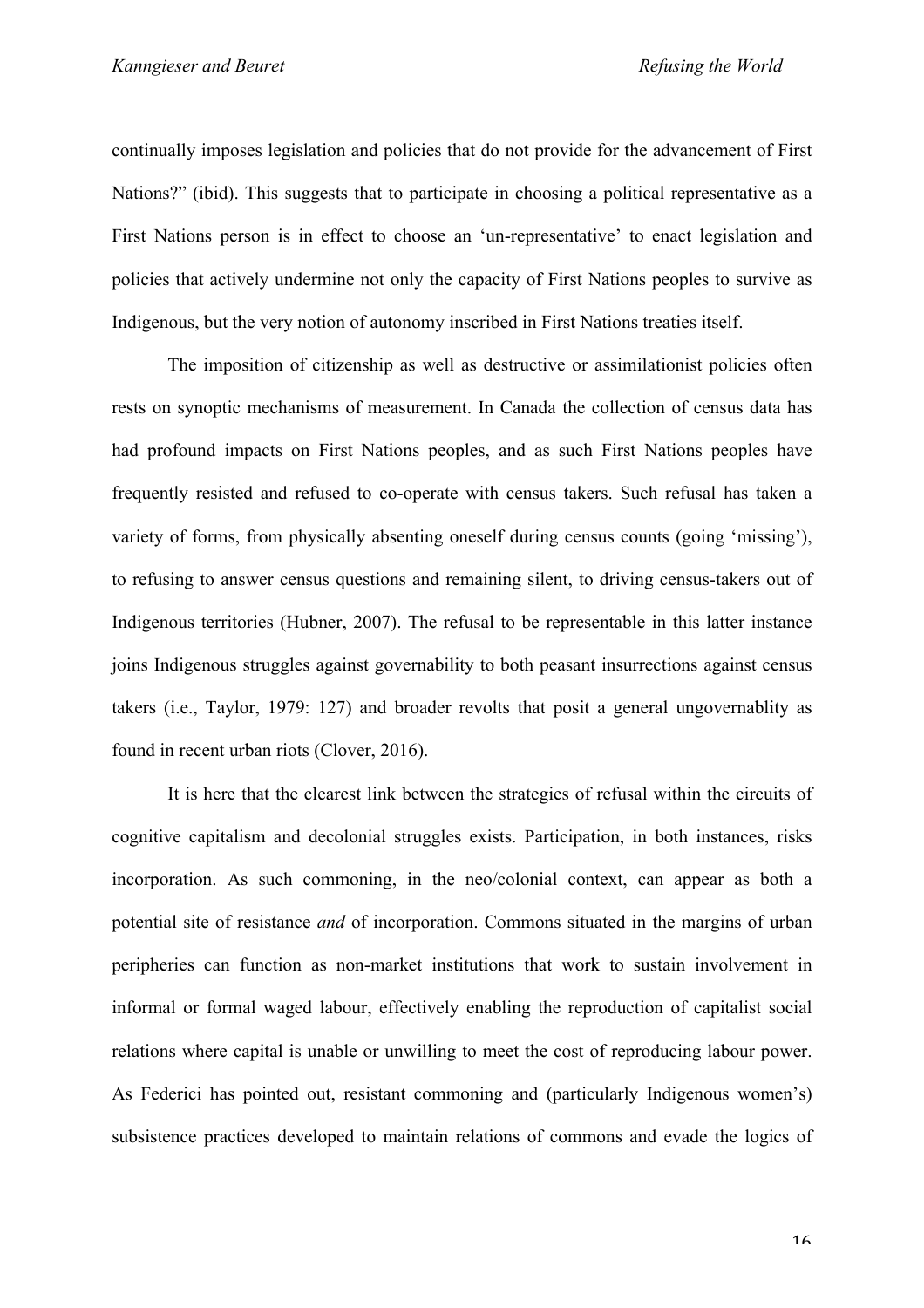commodification, have increasingly been monetised by NGOs and the World Bank under the rubrics of sustainability and greenwashing (2015: 208). Similarly, analyses of the black radical tradition in Europe and the USA emphasize how practices of commoning and cooperative organizing amongst black communities have been exposed to expropriation and marketisation by racialised capitalism (Robinson 1983; Nembhard 2014). Commoning, in these instances, can work to reinforce regimes of accumulation and governance rather than facilitate a break from such neo/colonial orders.

The question then is how to common against such incorporations. Or, perhaps more pointedly, the question might be: are silence as refusal and commoning as autonomy counterposed in this instance? Silence, in a colonial context, reminds us that de/colonization is not a metaphor, it is a question of territory (Tuck and Yang, 2012). Silence here can denote a space of action, a silent withdrawal through commoning as a means of retaking hold of occupied land. There is a crucial element of commoning as reterritorialisation, where reterritorialisation is an antagonistic claim to land that fractures the conception of the earth as a globe. The heterogeneous temporalities of decolonial commoning contest the "sense of planet" (Heise, 2008) produced through the vast machines that catalogue and chart the earth. The object produced through these machines – the 'global environment' – is a means of pursuing modes of capitalist and neo/colonial governance that seek to overcome the varied 'frictions' of anti- and decolonial action (Tsing, 2005). As commoning is always bound to the specific legacies and capacities of the territories in which it is embedded, it is opposed to managerial notions of the global commons, just as it is opposed to the representative politics of NGOs and institutional political forms.

Perhaps one of the most manifest sites of conflict around the construction of the global environment as an object of management is that of the national park – often a site of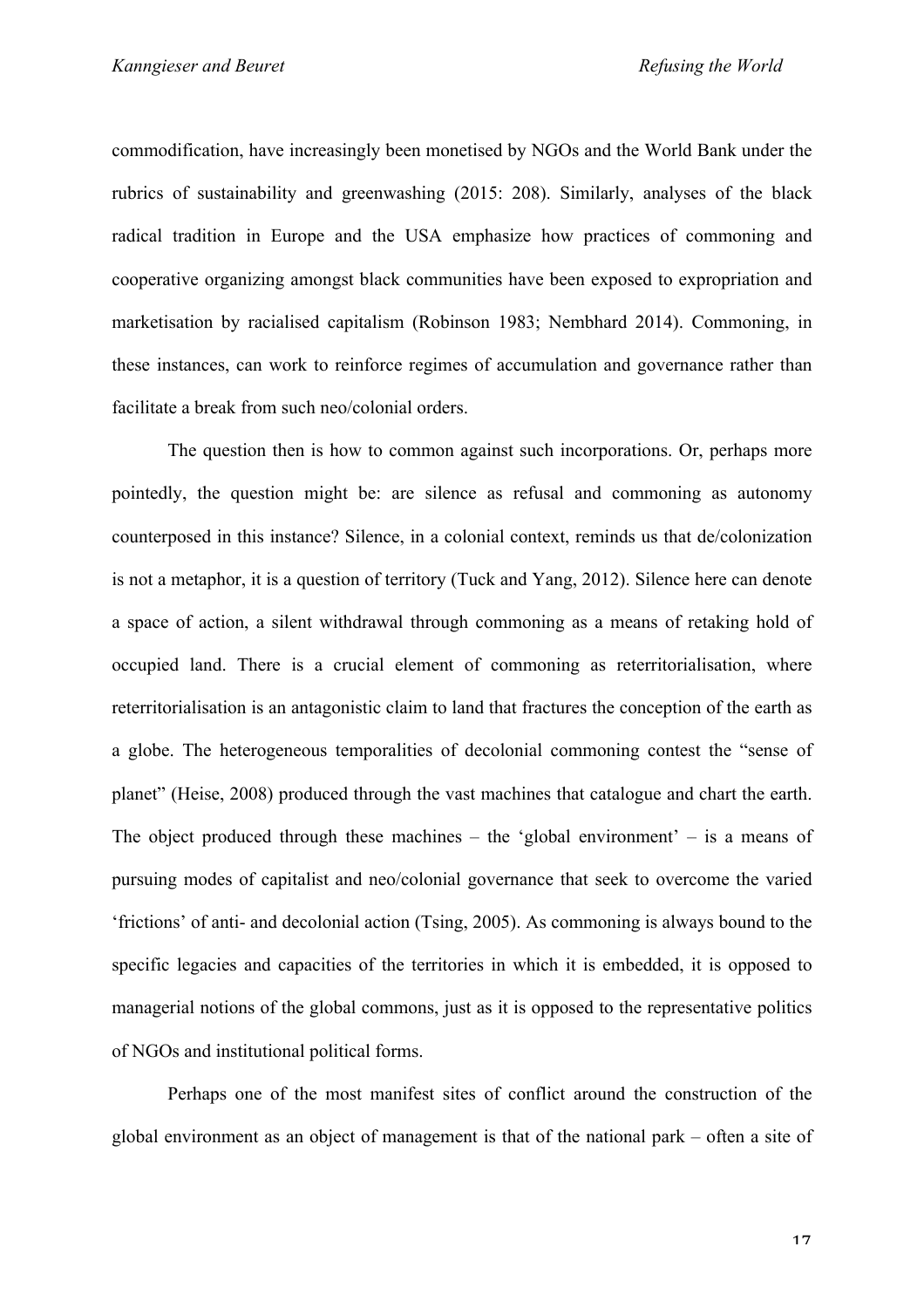'world heritage value' or of global importance. Such places play a crucial role in conservation praxis as the mechanisms of international biodiversity governance, and hold a key discursive and symbolic role in the production of the idea that there is a singular environment that spans the globe. The creation of national parks – and with them the very notion of wilderness that underpins much global environmental thinking – is achieved through the dispossession of millions of Indigenous and marginal peoples, creating a reported 130 million 'conservation' refugees (Survival International, 2014). Such projects of ecological cleansing do not go uncontested: revolts in India have halted evictions of tribal peoples from a number of wildlife reserves (ibid), and members of the Waorani tribe have violently resisted eviction from Ecuador's Yasuni National Park (ibid).

In this latter instance, commoning stands as a means of maintaining a hold over a territory, as something that is destroyed through conservation enclosures in order to make room for the kinds of picturesque 'environments' that populate narrations of the Anthropocene. From the Amazon to coastal parks, it is the future visions of these spaces disappearing that form the affective underpinning to Anthropocenic tales of catastrophe. Commoning against these conservation spaces joins with other modes of refusal to be governed as a means of resisting the production of forms of global stewardship as championed by supporters of the Anthropocene project (Steffen et al 2011).

The refusal to be counted, to speak, joins with the refusal to make way for national (and global) projects in a process of ungovernablity. To withdraw territory from the nationstate, or to contest the capacity of the nation-state to govern territory via commoning is a means of making silence into a de/colonising device, one that works through the refusal of representation and incorporation. By making territory and peoples unincorporable through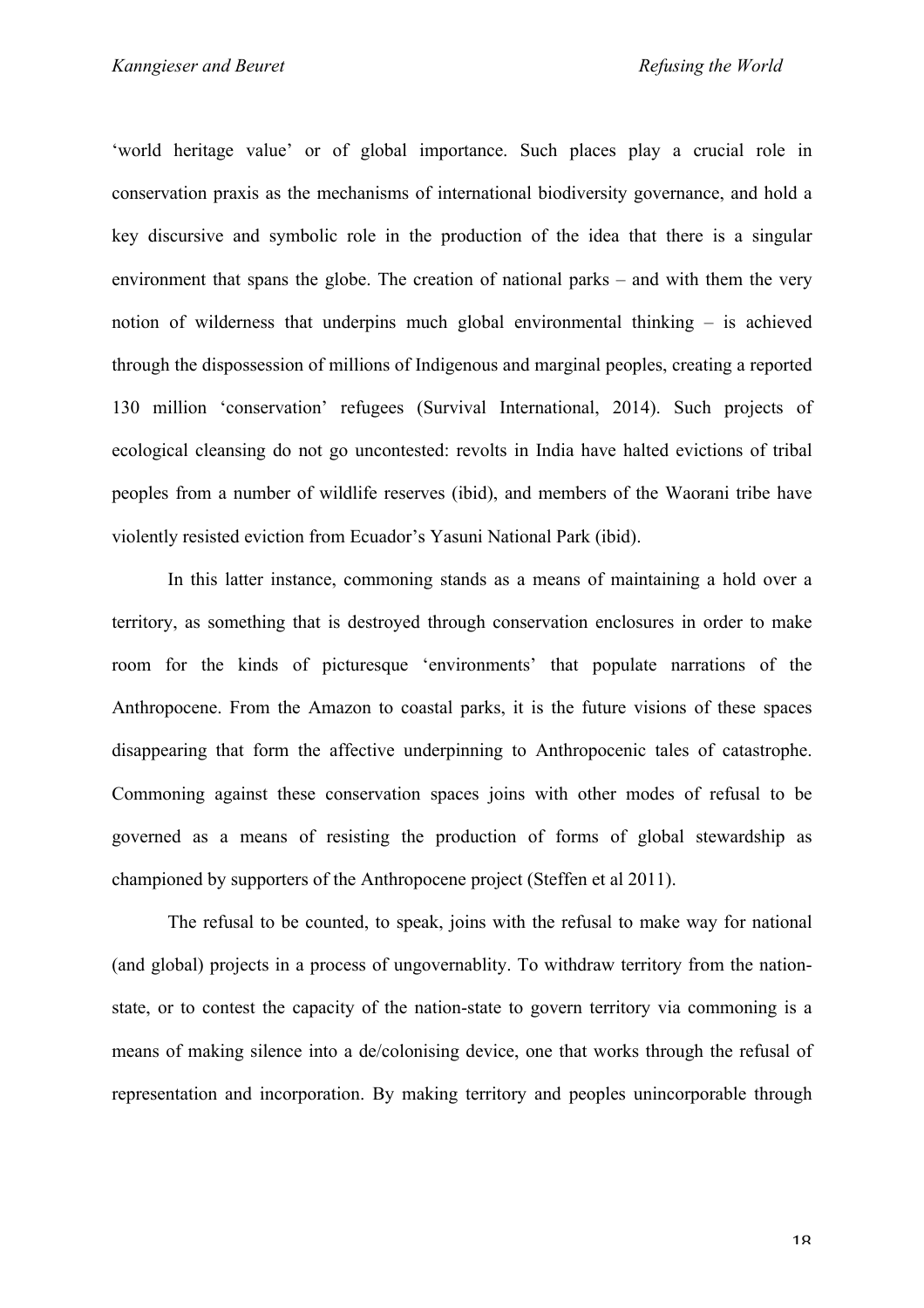silence, de/colonial struggles are able to frustrate projects of neo/colonial governance, opening the way for a reoccupation of their territories via commoning.

## **Conclusion**

Faced with mass extinctions, runaway climate change, disappearing ice sheets and rising sea levels, silence at first glance manifests as a denial of the Anthropocene, a refusal to respond decisively to the global environmental crisis. Yet the call to action, to heroically remake the earth through geoengineering or to institute a form of global environmental governance, itself confuses the substance of the Anthropocene with its resolution. The Anthropocene is the expression and outcome of specific modes of accumulation – transformations of capitalism (Dyer-Witheford, 2015), reorganisations of so-called nature (Moore 2015) and the renewal of modes of colonial violence (Lewis and Maslin 2015). It not only names a historical event, but signals an on-going process that produces nature-as-object on one hand and an intrepid global agent – humanity – on the other.

Silence as a commoning practice refuses the heroic narrative that underpins Anthropocenic discourse and its logic of global stewardship. In an epoch in which opinion, voice and communication reach their velocity as political response, silence assumes its most significant valence. The Anthropocene is the outcome of 500 years of dispossession, capitalist accumulation and neo/colonial globalization. The fabrication of the biosphere as a global environment continues this project of incorporation to better manage the earth. In this context, silence marks a refusal to reproduce existing Anthropocenic social relations, and becomes productive of the absence required in order to make other worlds possible.

Commoning is the means here of both resisting and constituting otherwise against this global ordering. Silence enables commoning as it opens space to produce other forms of life.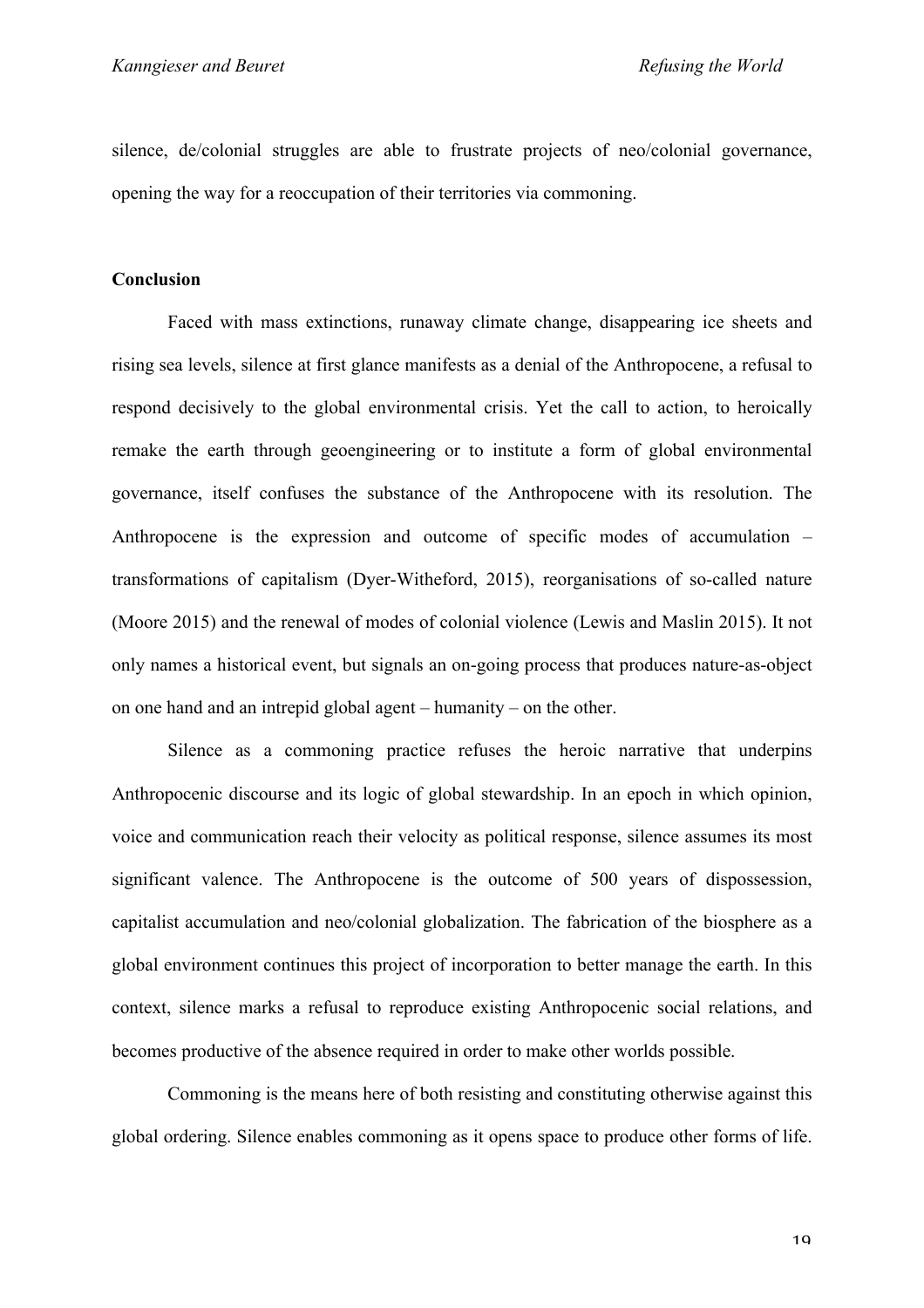The refusal to participate or speak works to disrupt existing modes of governance, processes of capitalist accumulation and the ordering of national territories. The refusal to be incorporable and governable produces an absence of governance enabling commoning to take place. At the same time, the silence produced through refusal challenges human exceptionalism and holds space for the more-than-human. As such, it creates the grounds for *particular* expanded notions of community or alliance, bound to specific ecological processes and more-than-human agents. Silence as a refusal to reproduce oneself as a worker, as a subject and as, ultimately, *human*, allows for other autonomous forms of life and processes of social reproduction unhinged from the exhaustive governmental projects of late liberalism (Povinelli, 2011) to occur.

The practices of silence and commoning are not universally applicable, nor grounded in a shared social condition. The material foundations upon which commoning takes place and the political logics into which silence enters necessitates a situated application. There are times when commoning reinforces accumulation, when silence equates with complicity and violence. As liminal practices that engender the movement from one social regime to another, the question is not one of universal application. Rather, silence and commoning enter into political calculus through the question of how to make space for other forms of life; or, perhaps finally, how to make the current regimes of life ungovernable.

## **References**

Beckett Samuel. 1967. *No's Knife.* London: Calder and Boyars.

Bellacasa, Maria Puig de la. 2012. "'Nothing comes without its world': thinking with care" *Sociological Review*. 60, no. 2: 197-216. Berardi, Franco. 2007. "Technology and Knowledge in a Universe of Indetermination." Translated by Giuseppina Mecchia. *SubStance* 112, 36, no. 1: 57-74.

Berardi, Franco. 2011 *After the Future*. Oakland and Edinburgh: AK Press.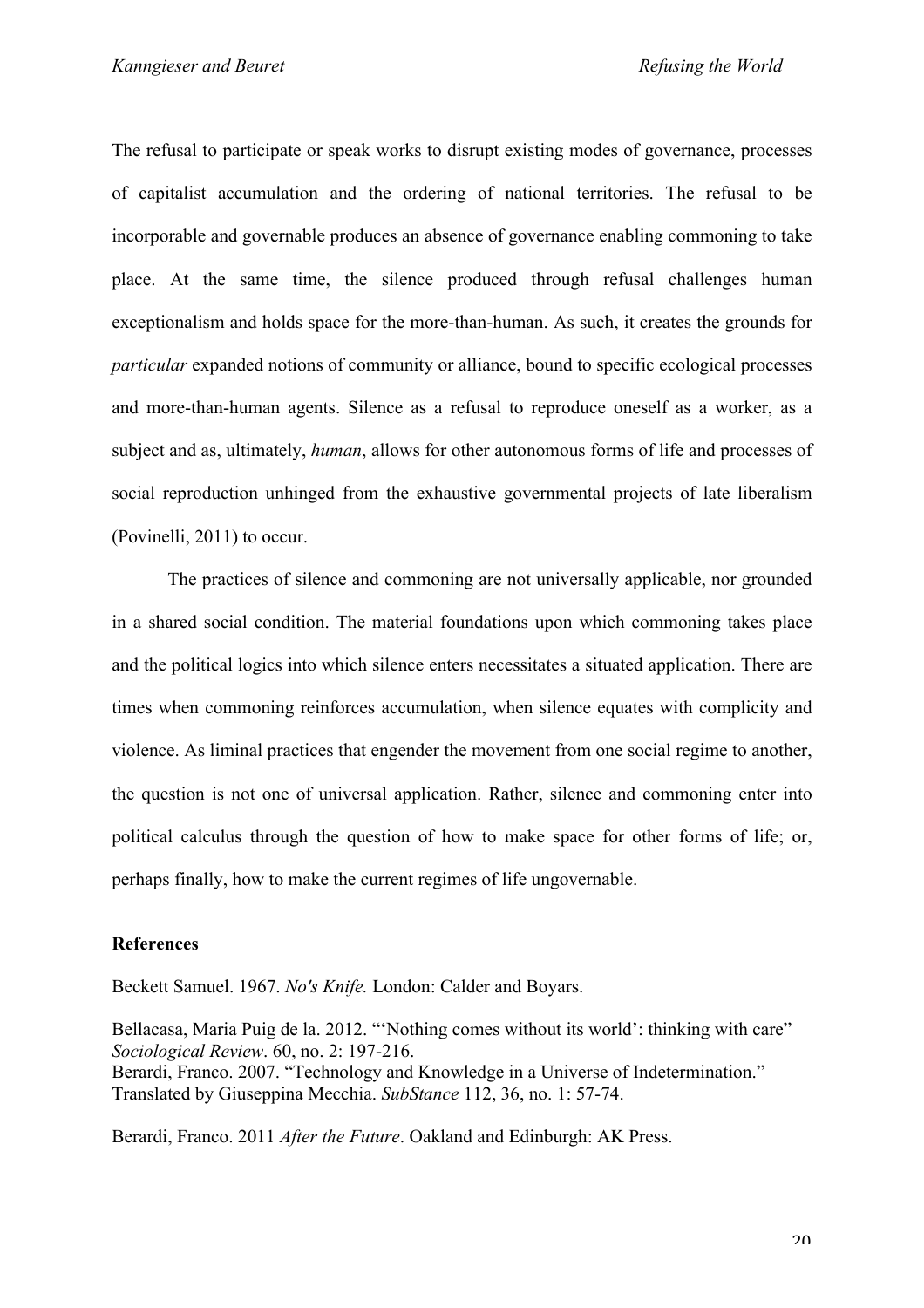Berlant, L. 2016. "*The commons: Infrastructures for troubling times*" Environment and Planning D: Society and Space 34, no.3: 393–419

Caffentzis, G. 2013. *In Letters of Blood and Fire: Work, Machines, and the Crisis of Capitalism*. Oakland: PM Press.

Clark, Nigel. 2011. *Inhuman Nature: Sociable Life on a Dynamic Planet*. London: Sage.

Clover, J. 2016. *Riot. Strike. Riot: The New Era of Uprisings*. London: Verso.

Crist, Eileen. 2013. "On the Poverty of Our Nomenclature" *Environmental Humanities* 3: 129- 47.

Davis, Angela. 2014. "Transnational Solidarities: Resisting Racism, Genocide and Settler Colonialism" Paper presented at Hrant Dink Memorial Lecture, Bosphorous University, Istanbul, 9 January.

De Angelis, Massimo. 2010. "On the Commons: A public Interview with Massimo De Angelis and Stavros Stavrides." *E Flux* http://www.e-flux.com/journal/on-the-commons-apublicinterview-with-massimo-de-angelis-and-stavros-stavrides/

Dyer-Witheford, Nick. 2015. *Cyber-Proletariat: Global labour in the digital vortex*. Chicago: The University of Chicago Press.

Fanon, Frantz. 2005. *The Wretched of the Earth*. New York: Grove Press.

Federici, Silvia. 2004. *Caliban and the Witch: Women, The Body and Primitive Accumulation*. New York: Autonomedia.

Federici, Silvia. 2011. "Feminism and the politics of the commons" *The Commoner*. Other articles in common edition. http://www.commoner.org.uk/?p=113

Federici, Silvia. 2012. *Revolution at Point Zero: Housework, Reproduction and Feminist Struggle*. Oakland and New York: PM Press.

Federici, Silvia. 2015. "Reenchanting the World: Technology, the Body and the Construction of the Commons." In *The Anomie of the Earth: Philosophy, Politics and Autonomy on Europe and the Americas*, edited by Federico Luisetti, John Pickles and Wilson Kaiser, 202-215. Durham and London: Duke University Press.

Federici, Silvia and Caffentzis, George. 2012. "Commons Against and Beyond Capitalism." *Upping the Anti: A Journal of Theory and Action* 15: 83-97

Fleming, Peter. 2013. "Common as Silence." *Ephemera* 13, no. 3: 627-640.

Guattari, F. 2000. *The Three Ecologies*. London: The Athlone Press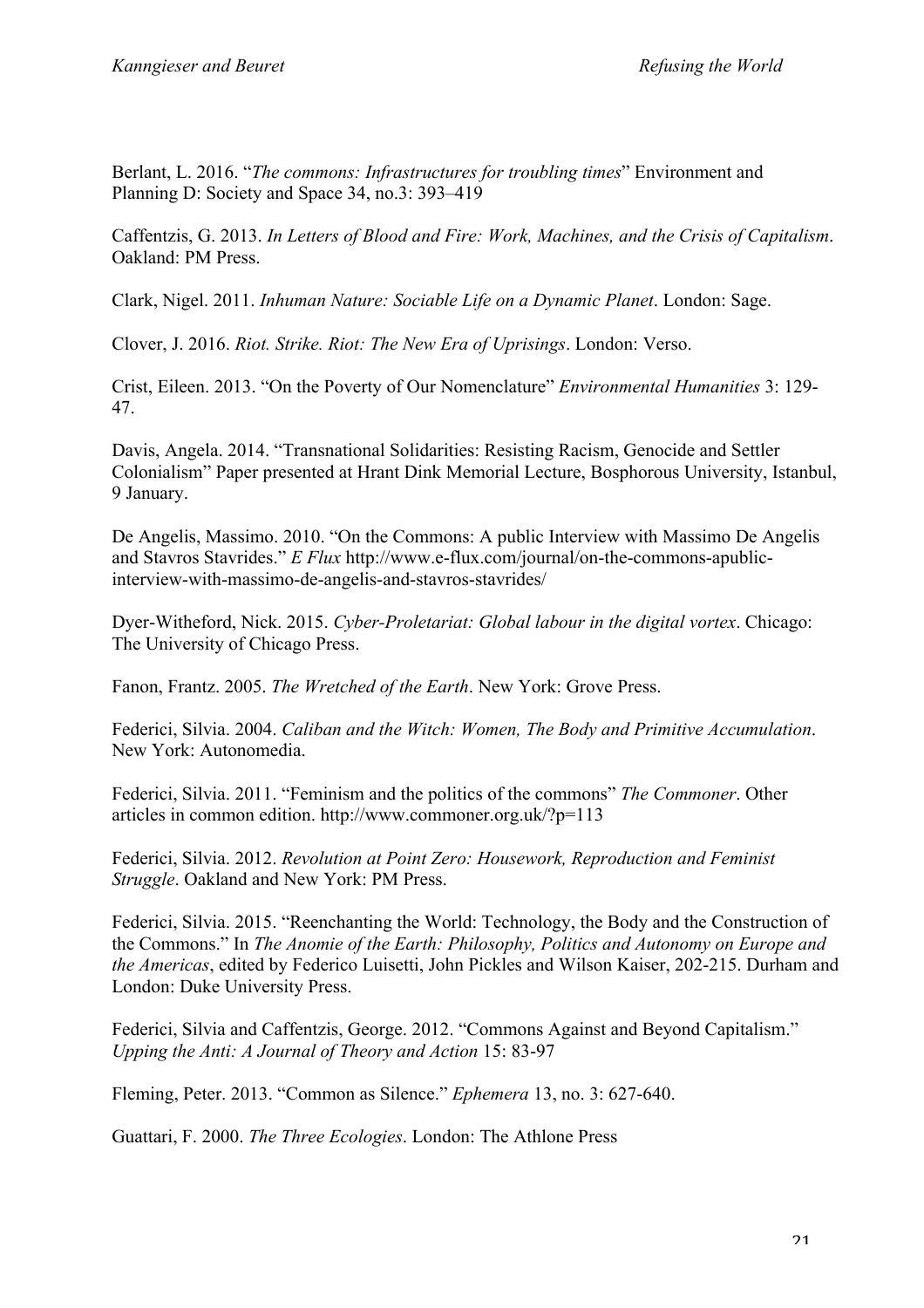Haraway, Donna. 2015. "*Anthropocene, Capitalocene, Plantationocene, Chthulucene: Making Kin*." Environmental Humanities 6: 159-165.

Heise, U. 2008. *Sense of Place and Sense of Planet: The Environmental Imagination of the Global*. Oxford: Oxford University Press.

Holloway, John. 2005. *Changing the world without taking power*. London: Pluto Press

Hubner, Brian Edward. 2007. ""This is the Whiteman's Law": Aboriginal resistance, bureaucratic change and the Census of Canada, 1830–2006". Archival Science, 7, no.3: 195- 206

Kolbert, Elizabeth. 2014. *The Sixth Extinction: An Unnatural History*. London: Bloomsbury

Krause, Bernie. 2013. *The Great Animal Orchestra: Finding the Origins of Music in the World's Wild Places*. London: Profile Books

Lewis, S and Maslin, M. 2015. "*Defining the Anthropocene*." Nature 519, no. 7542: 171–180.

Linebaugh, Peter. 2008 *The Magna Carta Manifesto: Liberties and Commons for All*. Berkeley and Los Angeles: University of California Press.

Mezzadra, Sandro. 2015. "Afterword: Resonance of the Common." In *The Anomie of the Earth: Philosophy, Politics and Autonomy on Europe and the Americas*, edited by Federico Luisetti, John Pickles and Wilson Kaiser, 215-227. Durham and London: Duke University Press.

Midnight Notes. 1992. *'The New Enclosures' Midnight Oil: Work, Energy, War, 1973 – 1992*. New York: Autonomedia.

Mies, Maria. 2014. *Patriarchy and Accumulation on a World Scale: Women in the International Division of Labour*. Third Edition. London: Zed Books.

Mollison, B. 1991. *Introduction to permaculture*. Tasmania, Australia: Tagari.

Moore, Jason W. 2015. *Capitalism in the Web of Life: Ecology and the Accumulation of Capital.* New York: Verso.

Negri, A. 1991. *Marx beyond Marx: Lessons on the Grundrisse*. New York: Autonomedia.

Negri, A. Hardt, M. 2009. *Commonwealth.* New York: Harvard University Press

Nembhard, Jessica G. 2014. *Collective Courage: A History of African American Cooperative Economic Thought and Practice*. Pennsylvania: Pennsylvania State University Press.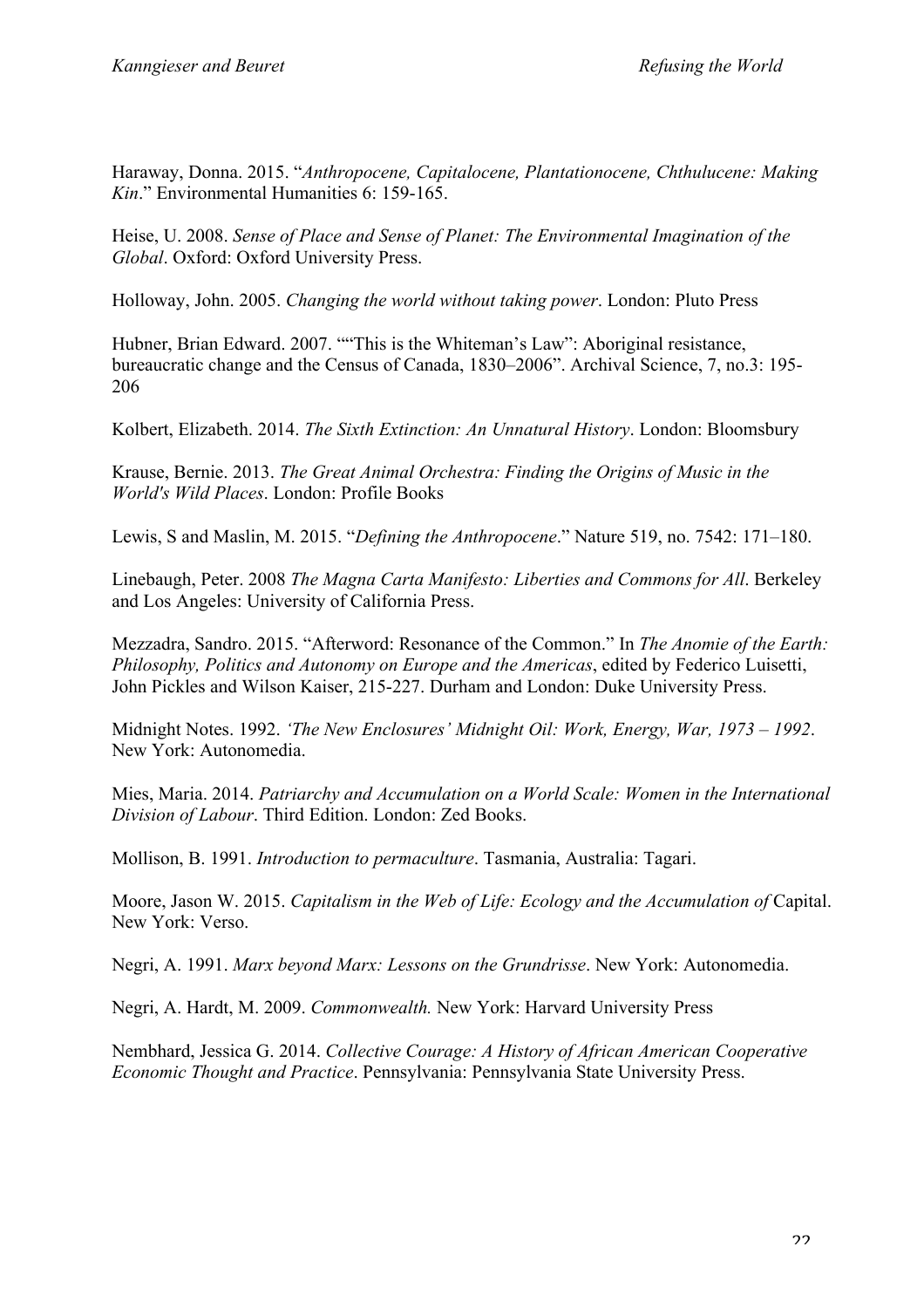Papadopoulos, Dimitris. 2014. "Politics of Matter: Justice and Organisation in Technoscience". *Social Epistemology: A Journal of Knowledge, Culture and Policy*. 28, no. 1: 70-85

Plumwood, V. 1993. *Feminism and the mastery of nature*. London: Routledge.

Povinelli, E. 2011. *Economies of abandonment: Social Belonging and Endurance in Late Liberalism*. London: Duke University Press.

Rich, Adrienne. 1978. *The Dream of a Common Language: Poems 1974-1977*. New York: Norton.

Robinson, Cedric J. 1983. *Black Marxism: The Making of the Black Radical Tradition*. London: Zed.

Rowe, Aimee C. and Malhotra, Sheena. 2013. "Introduction: Still the Silence: Feminist Reflections at the Edges of Sound" In *Silence, Feminism, Power Reflections at the Edges of Sound*, edited by Sheena Malhotra and Aimee C. Rowe, 1-22. New York: Palgrave McMillan.

Sayer, Judith. 2015. "To Vote or Not to Vote? Chief's Dilemma Shared by Many First Nations" The Tyee. http://thetyee.ca/Opinion/2015/09/05/Vote-Dilemma-First-Nations/

Simpson, Audra. 2007. "On Ethnographic Refusal: Indigeneity, 'Voice' and Colonial Citizenship." *Junctures* 9: 67-80.

Solomon, Jon and Sakai, Naoki. 2007. "Translation, Violence, and the Heterolingual Intimacy." *EIPCP* http://eipcp.net/transversal/1107/solomon/en

Spivak, Gayatri C. 1988. "Can the Subaltern Speak." In *Marxism and the Interpretation of Culture*, edited by Cary Nelson and Lawrence Grossberg, 271–313. Urbana: University of Illinois Press.

Steffen, Will., Persson, Asa., Deutsch, Lisa., Zalasiewicz, Jan., Williams, Mark., Richardson, Katherine., Crumley, Carole., Crutzen, Paul., Folke, Carl., Gordon, Line., Molina, Mario., Ramanathan, Veerabhadran., Rockström, Johan., Scheffer, Marten., Schellnhuber Hans J., Svedin, Uno. 2011. "The Anthropocene: From Global Change to Planetary Stewardship", Ambio 40, no.7. 739-761

Stengers, Isabelle. 2005. "The Cosmopolitical Proposal." In *Making Things Public: Atmospheres of Democracy*, edited by Bruno Latour and Peter Weibel, 994-1003. Cambridge: MIT Press.

Stengers, Isabelle. 2009. *The Invention of Modern Science*. London: University of Minnesota Press.

Survival International. 2014. *Parks need peoples*. London: Survival International